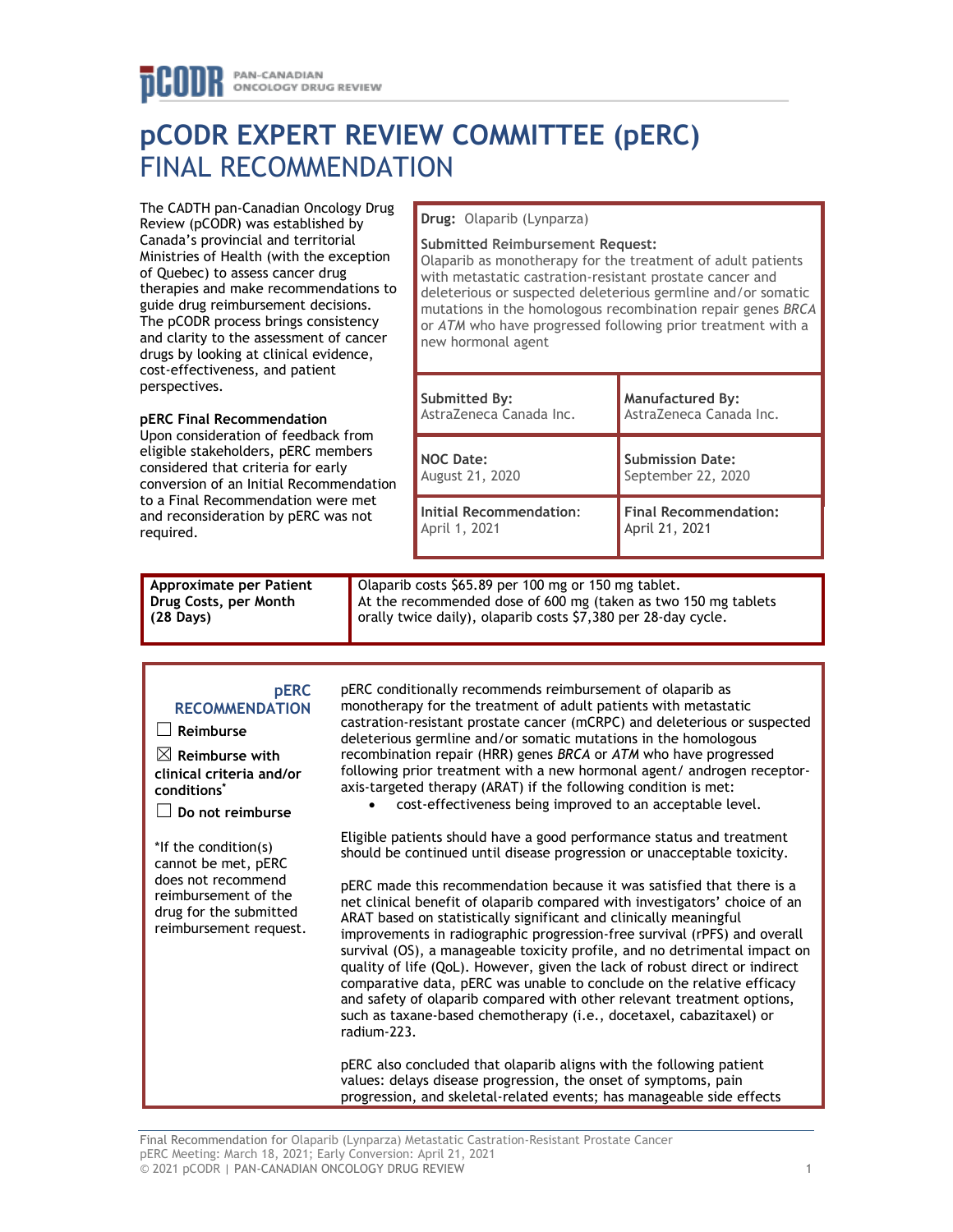|                                                                  | with no negative impact in QoL; fulfills an unmet need; and offers an<br>additional treatment option with a convenient oral route of<br>administration.                                                                                                                                                                                                                                                                                                                                                                                                                                                   |
|------------------------------------------------------------------|-----------------------------------------------------------------------------------------------------------------------------------------------------------------------------------------------------------------------------------------------------------------------------------------------------------------------------------------------------------------------------------------------------------------------------------------------------------------------------------------------------------------------------------------------------------------------------------------------------------|
|                                                                  | pERC concluded that olaparib was not cost-effective at the submitted<br>price versus available comparators in Canada and that a reduction in drug<br>price would be required to improve its cost-effectiveness to an acceptable<br>level. pERC also noted that the CADTH base case estimates are informed<br>by the sponsor-submitted indirect treatment comparison, which is highly<br>uncertain. pERC noted that the budget impact of introducing olaparib may<br>potentially be underestimated due to the uncertainty associated with the<br>availability of HRR mutation testing and detection rates. |
| <b>POTENTIAL NEXT</b><br><b>STEPS FOR</b><br><b>STAKEHOLDERS</b> | Pricing Arrangements to Improve Cost-Effectiveness and Decrease<br><b>Budget Impact</b><br>Given that pERC was satisfied that there is a net clinical benefit of<br>olaparib, jurisdictions may want to consider pricing arrangements and/or<br>cost structures that would improve the cost-effectiveness of olaparib.<br>pERC noted that a reduction in the price of olaparib would be required in<br>order to improve the cost-effectiveness to an acceptable level and to<br>decrease the predicted budget impact.                                                                                     |
|                                                                  | Homologous Recombination Repair Companion Test<br>pERC considered that the determination of the presence of deleterious or<br>suspected deleterious germline and/or somatic mutations in the HRR<br>genes BRCA or ATM is required prior to the initiation of treatment with<br>olaparib monotherapy. The Committee noted that it would be ideal for<br>jurisdictions to have HRR testing results by the time of initiating an ARAT<br>to manage both the patient population and the budget impact of a<br>reimbursement recommendation.                                                                   |
|                                                                  | <b>Please note:</b> Provincial Advisory Group (PAG) questions are addressed in<br>detail in the Summary of pERC Deliberations and in a summary table in<br>Appendix 1.                                                                                                                                                                                                                                                                                                                                                                                                                                    |
|                                                                  |                                                                                                                                                                                                                                                                                                                                                                                                                                                                                                                                                                                                           |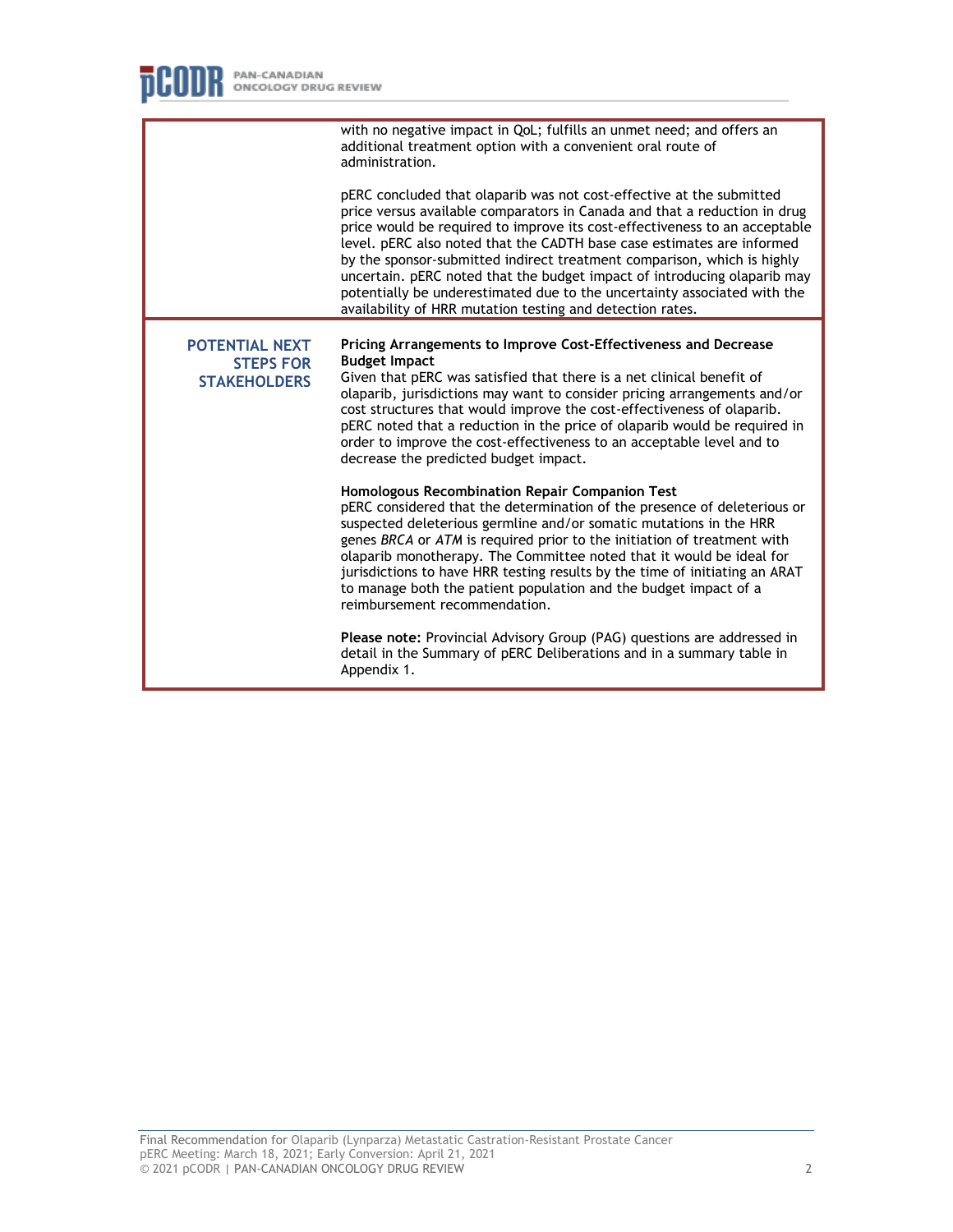## PAN-CANADIAN **ONCOLOGY DRUG REVIEW**

# **SUMMARY OF pERC DELIBERATIONS**

Prostate cancer is the most common cancer diagnosed in Canadian men (excluding non-melanoma skin cancers). The number of new prostate cancer cases in 2020 has been estimated at approximately 23,300, with 4,200 expected deaths. One in 4 patients with prostate cancer will die of the disease. The 5-year survival rate of mCRPC is approximately 30%. Both germline and somatic alterations in DNA repair genes occur in 20% to 30% of patients with mCRPC. Metastatic castration-resistant prostate cancer mutations in the *BRCA* (*BRCA1* and/or *BRCA2*) gene are the most common HRR gene mutations (*BRCA2* is more prevalent than *BRCA1*), with ATM being the second most frequently mutated HRR gene. It has been suggested that patients with mCRPC who carry an HRR gene mutation have a poorer prognosis compared with noncarrier mCRPC patients. There are currently no standard funded biomarker-directed regimens specific for patients with mCRPC who harbour HRR gene mutations. Available treatment options in Canada for patients with mCRPC who have progressed



following prior treatment with an ARAT (i.e., enzalutamide or abiraterone) include taxane-based chemotherapy (docetaxel, cabazitaxel [approved only after docetaxel]), radium-223 (for patients with bone predominant disease), and alternate ARAT (abiraterone or enzalutamide). The most commonly offered treatment is taxane-based chemotherapy; however, many patients are not eligible to receive taxane-based chemotherapy because of their older age and comorbidities. Sequencing of alternate ARATs is rarely done and funded only in a few provinces. pERC agreed with the pCODR Clinical Guidance Panel (CGP), the registered clinicians providing input, and the patient advocacy group that there is an unmet need for effective new therapies with manageable toxicity profile in the mCRPC setting. pERC highlighted the unmet need for treatments with new mechanism of actions with biomarker-directed regimens specific for patients with mCRPC who harbour HRR gene mutations.

pERC deliberated on the results of 1 randomized, multinational, open-label, phase III trial (PROfound) that evaluated the efficacy and safety of olaparib compared with the investigators' choice of an ARAT (i.e., enzalutamide, abiraterone) in patients with mCRPC and deleterious or suspected deleterious germline and/or somatic mutations in the HRR genes *BRCA* or *ATM* who have progressed following prior treatment with an ARAT. pERC noted that the PROfound trial had 2 cohorts; however, only cohort A (patient with *BRCA1*, *BRCA2,* and *ATM* mutations) was deliberated on. Cohort B included patients with a mutation in 12 additional genes involved in HRR (*BARD1, BRIP1, CDK12, CHEK1, CHEK2, FANCL, PALB2, PPP2R2A, RAD51B, RAD51C, RAD51D and RAD54L*) and was not included in the CADTH requested reimbursement criteria. pERC considered that rPFS, the primary outcome of the trial, was statistically significant and clinically meaningful in favour of olaparib. Key secondary outcomes — objective response rate (ORR), time-to-pain progression, and OS — were also statistically significant in favour of olaparib. pERC noted that an advantage in OS for patients receiving olaparib was observed despite a high rate of crossover from the control to the olaparib group. pERC agreed with the CGP and the registered clinicians providing input for this submission that the improvements in rPFS and OS of the magnitude observed in the PROfound trial (i.e., approximately 4 months' delay to disease progression or death and prolonged OS of approximately 4 months) are within the range of improvements seen with other approved agents in this incurable disease setting and are of clinical importance in a heavily pre-treated patient population with currently no biomarker-directed standard therapy options.

pERC deliberated on the safety of olaparib and noted that most patients in the trial experienced at least 1 any-grade treatment-emergent adverse event (TEAE); those occurring most frequently in both groups included anemia, nausea, fatigue or asthenia, and decreased appetite. More grade 3 or higher AEs and serious adverse events (SAEs) occurred in the olaparib group, most of which were attributable to anemia. It was noted that AEs appeared to be manageable with treatment interruptions and dose modifications. Overall, pERC agreed with the CGP as well as with the registered clinicians providing input, that olaparib's overall toxicity profile was acceptable and manageable.

pERC members discussed the available patient-reported outcomes data from the PROfound trial and noted that results suggested that olaparib showed less deterioration in health-related QoL functioning over time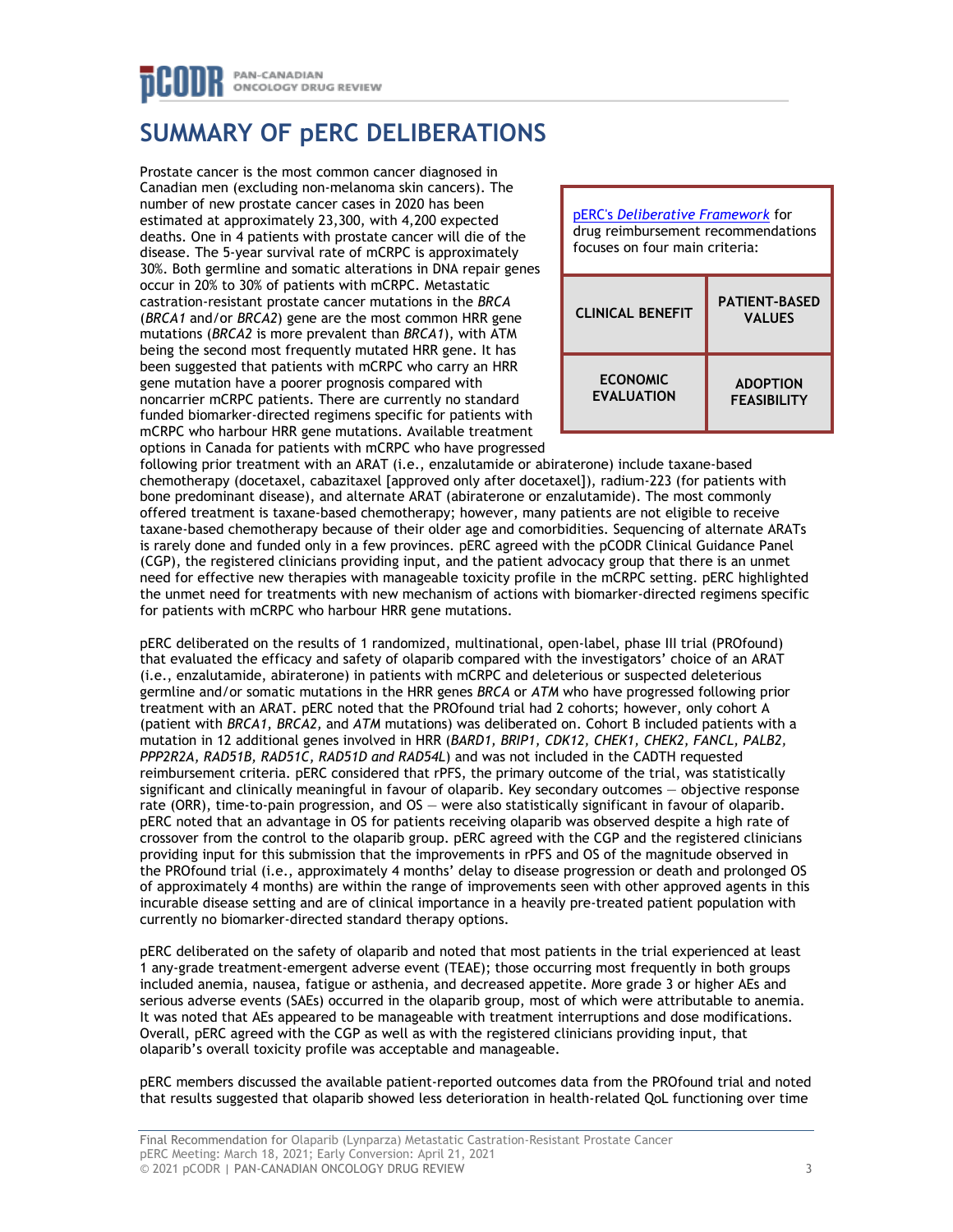

compared with the control group. As well, patients appeared to benefit from a prolonged time-to-pain progression compared with the control group. However, the Committee noted that given the open-label design of the trial, the exploratory nature of the analysis, the relatively low compliance rates, and the gradually declining number of patients providing assessments over time, there was uncertainty in the results. The Committee concluded that, overall, there appeared to be no detriment to QoL from the treatment with olaparib compared with the investigators' choice of an ARAT.

Furthermore, pERC discussed olaparib in the context of other currently available treatment options in the requested patient population. pERC agreed with the CGP and the registered clinicians that commonly used standard of care options for patients with mCRPC include taxane-based chemotherapy (docetaxel, cabazitaxel [approved only after docetaxel]) and radium-223 (for patients with bone predominant disease) and rarely an alternate ARAT (abiraterone or enzalutamide). pERC noted that taxane-based chemotherapy is the most commonly offered treatment; however, many patients are not eligible to receive taxane-based chemotherapy because of their older age and comorbidities. Sequencing of alternate ARATs is rarely done and not funded in most provinces. pERC noted that there is currently insufficient evidence to guide the sequencing of treatments after progression on an ARAT, as well as a paucity of treatment options. pERC agreed with the CGP that the current treatment selection in this setting depends on patient preferences, comorbidities, individual toxicity profiles, types of prior treatment received, and treatment availability. pERC highlighted the benefit of having more than 1 option for treatment from a patient tolerance perspective. As well, pERC noted the unmet need for treatments with new mechanism of actions with biomarker-directed regimens specific for patients with mCRPC who harbour HRR gene mutations.

In the absence of a direct comparison of olaparib with other relevant treatment options, pERC considered sponsor-provided indirect treatment comparisons (ITCs) comparing the efficacy of olaparib with docetaxel, cabazitaxel, radium-223, and an ARAT. pERC noted that the results of the ITCs favoured olaparib for PFS in the comparison with docetaxel, cabazitaxel, and an ARAT.

The results for OS favoured

olaparib in the comparison with an ARAT, with **the comparison with an ARAT**, with  $\blacksquare$ pERC acknowledged the limitations noted by the CADTH Methods Team and agreed with concerns regarding the lack of data to assess the comparative effect of cabazitaxel, docetaxel, and and radium among *BRCA1*, *BRCA2*, and *ATM* carriers and heterogeneity across the study designs and populations. Therefore, pERC agreed with the CGP's and CADTH Methods Team's conclusion that there is uncertainty with respect to the comparative effectiveness of olaparib versus docetaxel, cabazitaxel, and radium-223.

In summary, pERC concluded that, compared with the investigators' choice of an ARAT, there is a net clinical benefit of olaparib based on statistically significant and clinically meaningful improvements in rPFS and OS, a manageable toxicity profile, and no detrimental impact on QoL. However, given the lack of robust direct or indirect comparative data, pERC was unable to conclude on the relative efficacy and safety of olaparib compared with other relevant treatment options, such as taxane-based chemotherapy (i.e., docetaxel, cabazitaxel) or radium-223.

pERC deliberated on the patient advocacy group input from 1 patient group and noted that, according to patients, key symptoms of concern with prostate cancer included fatigue and a general loss of physical condition, difficulty in getting an erection, and problems with urination. Issues with loss of bladder and bowel control and living with uncertainty and mental health issues such as anxiety, panic attacks, and depression were also highlighted. The majority of patients reported that the most important symptoms to manage were fatigue and general loss of physical condition. None of the patient respondents had direct experience with using olaparib for prostate cancer. pERC considered that patient respondents valued maintenance of QoL, delay in the onset of symptoms, reduced side effects, and an increased ease of use. Additionally, pERC commented on the delay in pain progression and skeletal-related events observed with olaparib, the unmet need for biomarker-directed therapies, and the ease of taking olaparib orally versus having to go to the hospital for IV infusions. pERC concluded that olaparib aligned with the following patient values: delays disease progression, the onset of symptoms, pain progression, and skeletal-related events; has manageable side effects with no negative impact on QoL; fulfills an unmet need; and offers an additional treatment option, with a convenient oral route of administration. However, pERC noted that in some jurisdictions, oral medications are not funded by the same mechanism as intravenous cancer medications.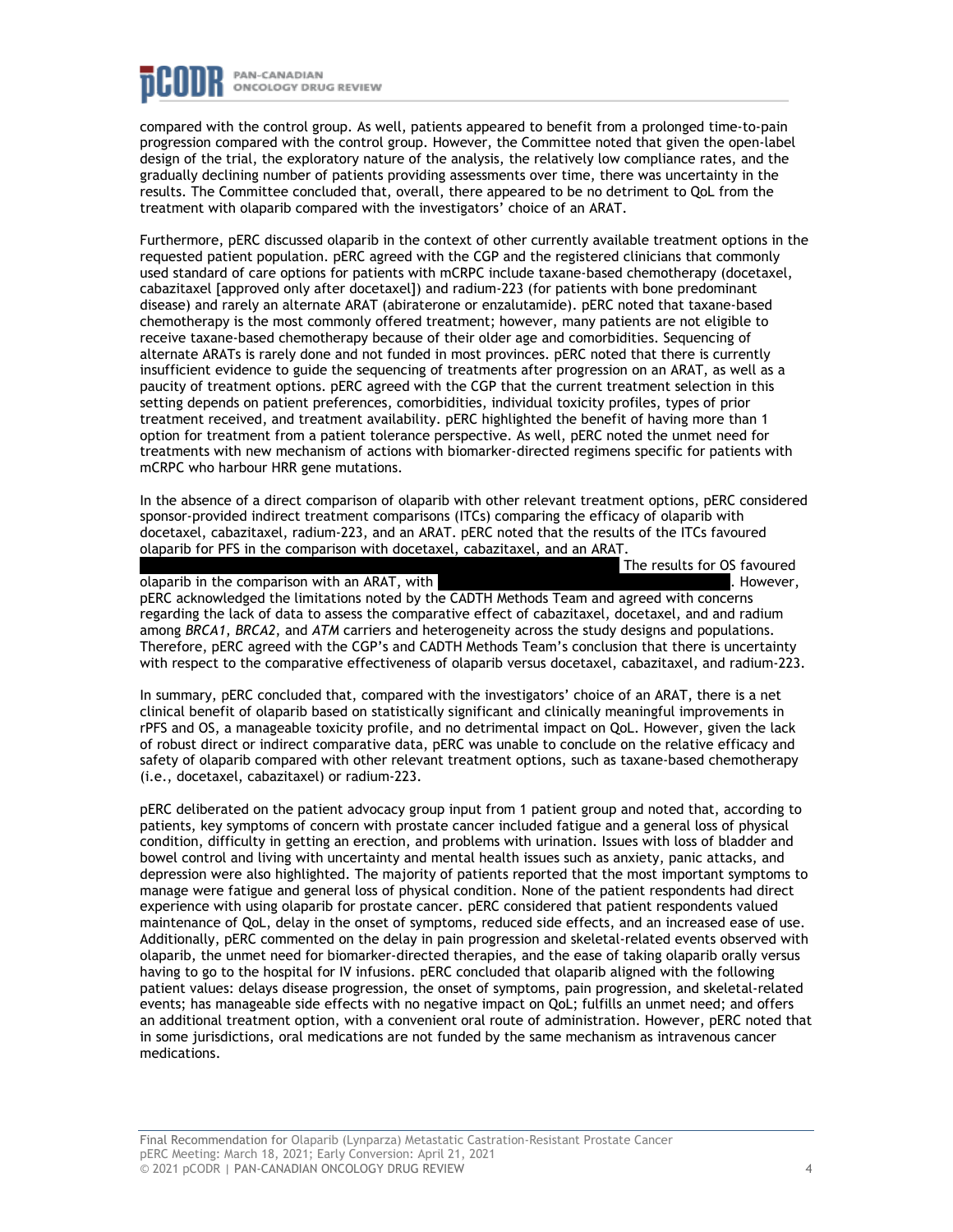

pERC deliberated on the cost-effectiveness of olaparib compared with currently recommended treatment alternatives. pERC noted that the comparative efficacy of olaparib versus docetaxel and cabazitaxel was highly uncertain. Even compared to the investigators' choice of an ARAT, pERC noted that the relative benefit of olaparib was highly uncertain due to the methodology used to account for treatment switching. pERC concluded that olaparib would not be considered cost-effective at a willingness to pay threshold of \$50,000 per QALY and substantial price reductions would be required as it was unclear if olaparib offered a clinical benefit over docetaxel or cabazitaxel.

pERC also discussed the budget impact analysis. pERC considered the estimated budget impact to be considerable and noted that, moving forward, the budget impact would be contingent on the testing availability, clinical use and detection rates.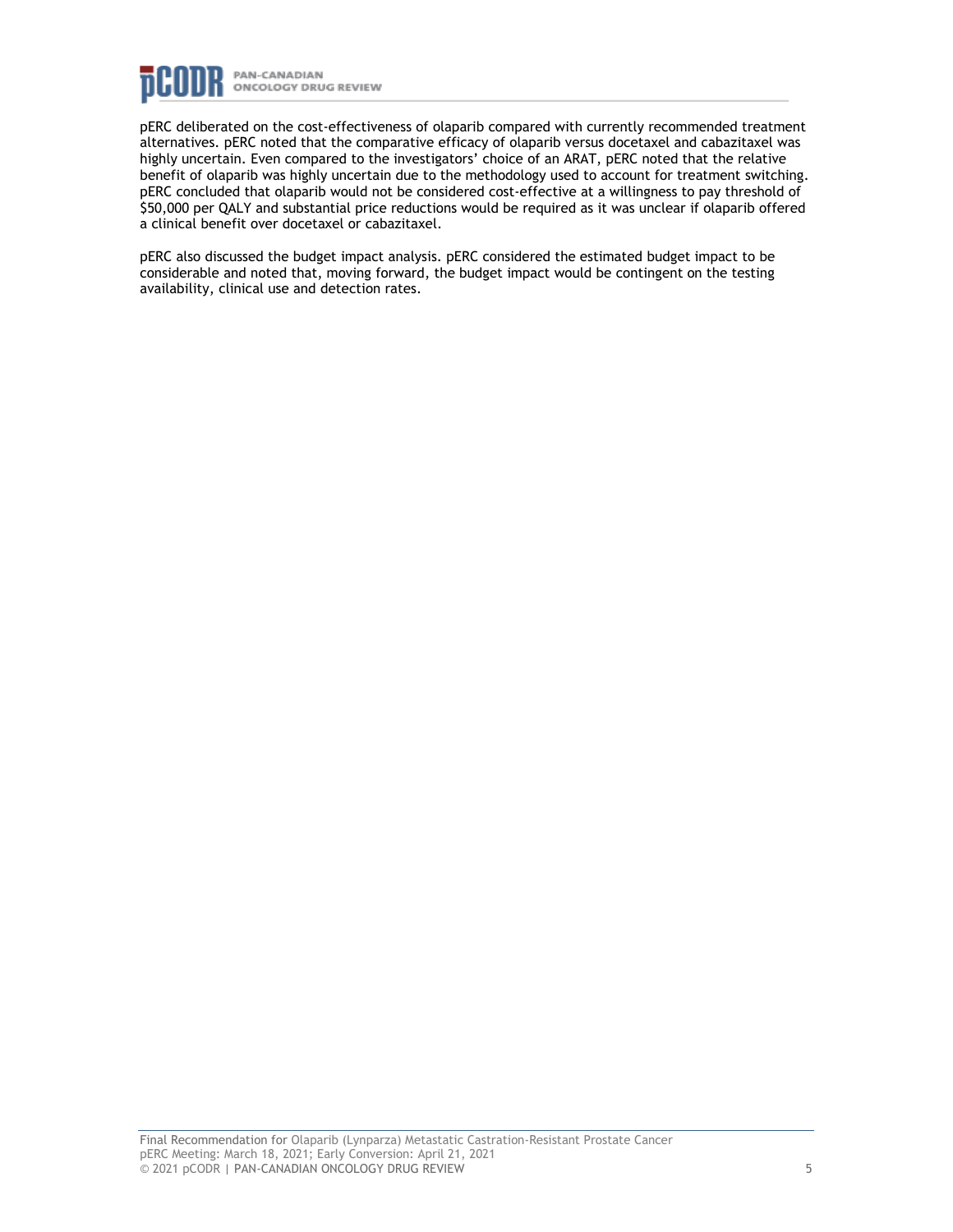# **EVIDENCE IN BRIEF**

The CADTH pan-Canadian Oncology Drug Review (pCODR) Expert Review Committee (pERC) deliberated on:

- A pCODR systematic review
- Other literature in the Clinical Guidance Report that provided clinical context
- An evaluation of the sponsor's economic model and budget impact analysis
- Guidance from the pCODR clinical and economic review panels
- Input from 1 patient advocacy group Canadian Cancer Survivor Network (CCSN)
- Input from 4 registered clinicians: one each from British Columbia, Alberta, Ontario, and Nova Scotia
- Input from CADTH's Provincial Advisory Group (PAG).

Feedback on the pERC Initial Recommendation was also provided by:

- One registered clinician from Ontario
- The PAG
- The sponsor, AstraZeneca Canada Inc.

The pERC Initial Recommendation was to recommend reimbursement of olaparib as monotherapy for the treatment of adult patients with mCRPC and deleterious or suspected deleterious germline and/or somatic mutations in the HRR genes *BRCA* or *ATM* who have progressed following prior treatment with a new hormonal agent/ ARAT if the following condition is met:

• cost-effectiveness being improved to an acceptable level.

Feedback on the pERC Initial Recommendation indicated that the registered clinician from Ontario, the PAG, and the sponsor agreed with the Initial Recommendation. No feedback on the pERC Initial Recommendation was received from a patient advocacy group.

The pERC Chair and pERC members reviewed the feedback and it was determined that the pERC Initial recommendation was eligible for early conversion to a pERC Final Recommendation without reconsideration by pERC because there was unanimous consensus from stakeholders on the recommended clinical population outlined in the pERC Initial Recommendation.

## OVERALL CLINICAL BENEFIT

#### **pCODR review scope**

The purpose of this review is to evaluate the efficacy and safety of olaparib as a monotherapy for the treatment of adult patients with mCRPC and deleterious or suspected deleterious germline and/or somatic mutations in HRR genes *BRCA* or *ATM* who have progressed following prior treatment with an ARAT.

#### **Studies included: One multinational, open-label, randomized phase III trial (PROfound trial)**

The CADTH systematic review included 1 randomized controlled trial (RCT) (PROfound) that assessed the efficacy and safety of olaparib as a monotherapy compared with the investigators' choice of an ARAT (i.e., enzalutamide or abiraterone) in patients with mCRPC and deleterious or suspected deleterious germline and/or somatic mutations in the HRR genes *BRCA* or *ATM* who have progressed following prior treatment with an ARAT.

A total of 387 patients were randomized (Cohort A included 245 patients and Cohort B included 142 patients). Patients were included in Cohort A if they had a *BRCA1*, *BRCA2*, or *ATM* mutation, whereas those in Cohort B had a mutation in 12 other genes involved in HRR (*BARD1*, *BRIP1*, *CDK12*, *CHEK1*, *CHEK2*, *FANCL*, *PALB2*, *PPP2R2A*, *RAD51B*, *RAD51C*, *RAD51D*, and *RAD54L*). Patients in both Cohort A and Cohort B were randomized in a 2:1 ratio to receive either olaparib (300 mg twice daily) or the investigators' choice of an ARAT (enzalutamide [160 mg daily] or abiraterone acetate [1,000 mg daily with 5 mg of prednisone twice daily]). Cohort A was the primary analysis population and analyses of Cohort A were included in the multiple testing hierarchy whereas results for Cohort B were non-inferential. Data from Cohort B were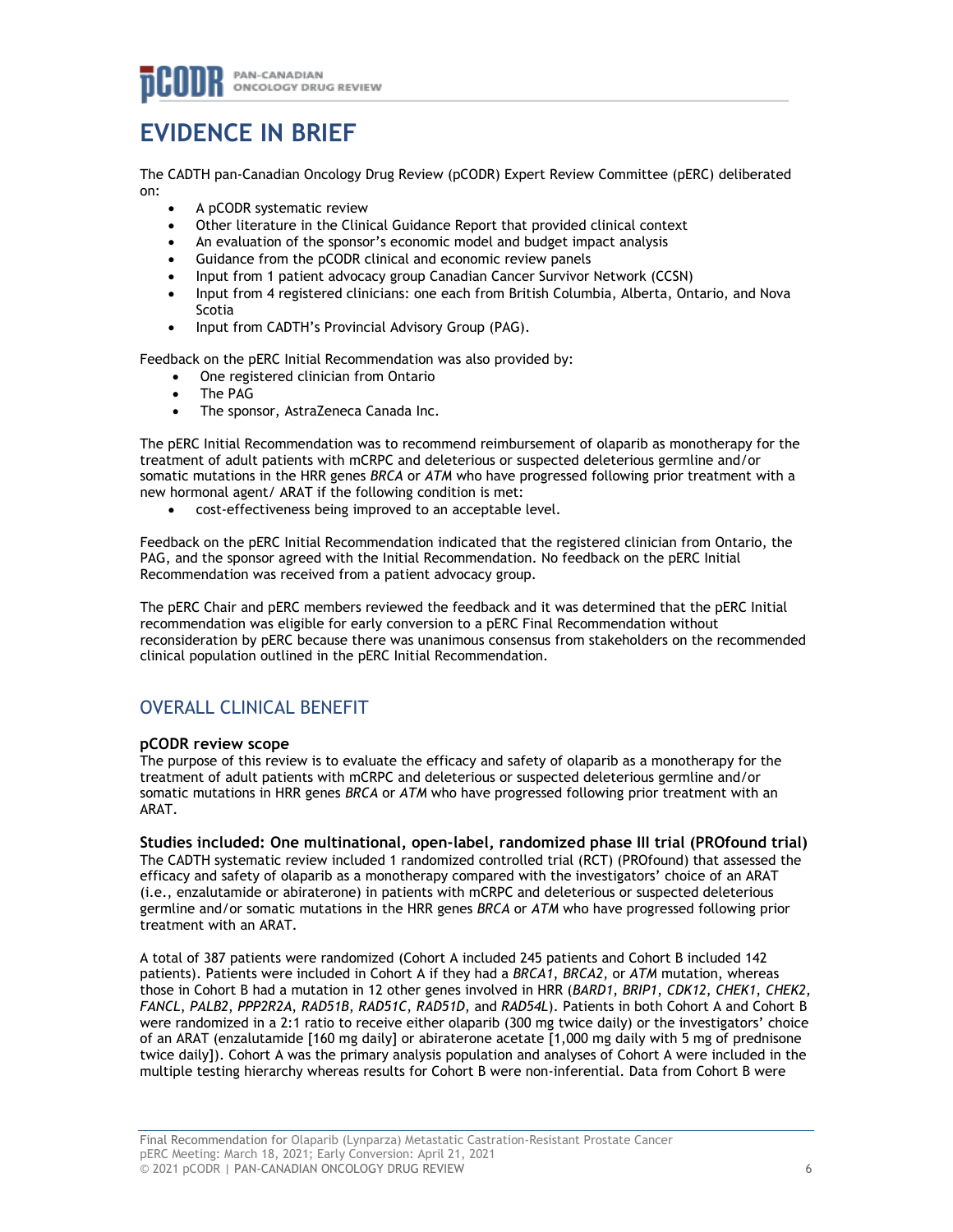

beyond the scope of the review, as it did not include *BRCA1*, *BRCA2*, or *ATM* carriers, and therefore did not align with the population in the requested reimbursement criteria.

At the time of the final analysis  $-$  March 20, 2020  $-$  the duration of treatment was 7.6 (range = 0.03 to 28.9) months in the olaparib group and 3.6 (range = 0.6 to 29.1) months in the control group. Among the 83 patients in the control group who crossed over to receive olaparib, the median duration was 4.8 (range = 0.2 to 28.9) months.

Patients were included in the trial if they met the following criteria: males aged 18 years and older with a histologically confirmed diagnosis of prostate cancer; progressed on prior ARAT (e.g., abiraterone acetate and/or enzalutamide) for the treatment of metastatic prostate cancer and/or CRPC; radiographic progression while on androgen deprivation therapy (ADT) (or after bilateral orchiectomy); qualifying HRR mutation in tumor tissue by the Foundation Medicine Clinical Trial Improvement Amendments HRR (LYNPARZA HRR) clinical trial assay; normal organ and bone marrow function; and an Eastern Cooperative Oncology Group Performance Status (ECOG PS) of 0 to 2. Patients were permitted to be enrolled in the trial if they had previous taxane-based chemotherapy.

Patients in the control group who had radiographic progression by blinded independent central review (BICR) were eligible to crossover and receive olaparib. However, patients who had radiographic progression as assessed by the investigator were not permitted to crossover until after the primary analysis. Patients who crossed over to receive olaparib were able to continue treatment until the investigator's opinion was made, as long as they did not meet any other discontinuation criteria.

#### **Patient populations: Median age 68, majority with** *BRCA2* **alterations, most received previous taxane-based chemotherapy**

Among patients in Cohort A, the median age in the olaparib group was 68 (range: 47 to 86) years and 67 (range: 49 to 86) years in the control group, more than half of all patients had measurable disease at baseline (59% in olaparib and 55% in control), and the majority of patients received previous taxane-based chemotherapy (65% in olaparib and 63% in control). In Cohort A, the median time from mCRPC to randomization was 23.3 (range  $= -6$  to 121) months in the olaparib group and 22.5 (range  $= 1$  to 105) months in the control group. The percentage of patients with visceral metastases was 28% in the olaparib and 39% in the control group, the median baseline prostate-specific antigen (PSA) concentration was 62.2 (interquartile range [IQR], 21.9 to 280.4) in olaparib and 112.9 (IQR, 34.3 to 317.1) in the control group. There were 37% of patients with an ATM alteration in the olaparib group and 29% of patients in control group, 49% of patients with a *BRCA2* alteration in the olaparib group and 57% in the control group, and 5% of patients with a *BRCA1* alteration in the olaparib and 6% in the control group.

#### **Key efficacy results: Statistically significant improvements in rPFS and OS in favour of olaparib**

The primary end point was rPFS by BICR using Response Evaluation Criteria in Solid Tumors (RECIST 1.1 regarding soft tissue) and Prostate Cancer Clinical Trials Working Group 3 (PCWG3 bone) criteria in Cohort A. Secondary outcomes were confirmed ORR by BICR using RECIST 1.1 (soft tissue) and PCWG3 (bone) criteria in Cohort A, rPFS by BICR using RECIST 1.1 (soft tissue) and PCWG3 (bone) criteria in Cohort A+B, pain progression based on the Brief Pain Inventory Short Form (BPI-SF) item 3 "worst pain in 24 hours" and opiate analgesic use (AQA score) in Cohort A and OS in Cohort A.

The first data cut-off date was on June 4, 2019, which represents the date of the primary analysis and a median follow-up of 12.57 (range = 1.87 to 23.89) months in the olaparib group and 13.19 (range = 0.95 to 23.23) months in the control group for Cohort A. The second data cut-off date was on March 20, 2020, which represents the date of the final analysis and a median follow-up of 21.91 (range = 1.87 to 33.41) months in the olaparib group and 21.04 (range = 0.95 to 32.76) months in the control group for Cohort A.

At the primary analysis,  $65.4\%$  (n = 106) of patients in the olaparib group had progressed or died as compared to 81.9% (n = 68) of patients in the control group. The median rPFS, as assessed by BICR in the olaparib group, was 7.39 (95% confidence interval [CI], 6.24 to 9.33) months and it was 3.55 (95% CI, 1.91 to 3.71) months in the control group. Treatment with olaparib was associated with a statistically significant prolonged rPFS, as assessed by BICR compared to the control group (hazard ratio [HR] = 0.34; 95% CI, 0.25 to 0.47; P < 0.001). A pre-specified sensitivity analysis of rPFS, as assessed by the investigator, showed similar results (HR = 0.24; 95% CI, 0.17 to 0.34).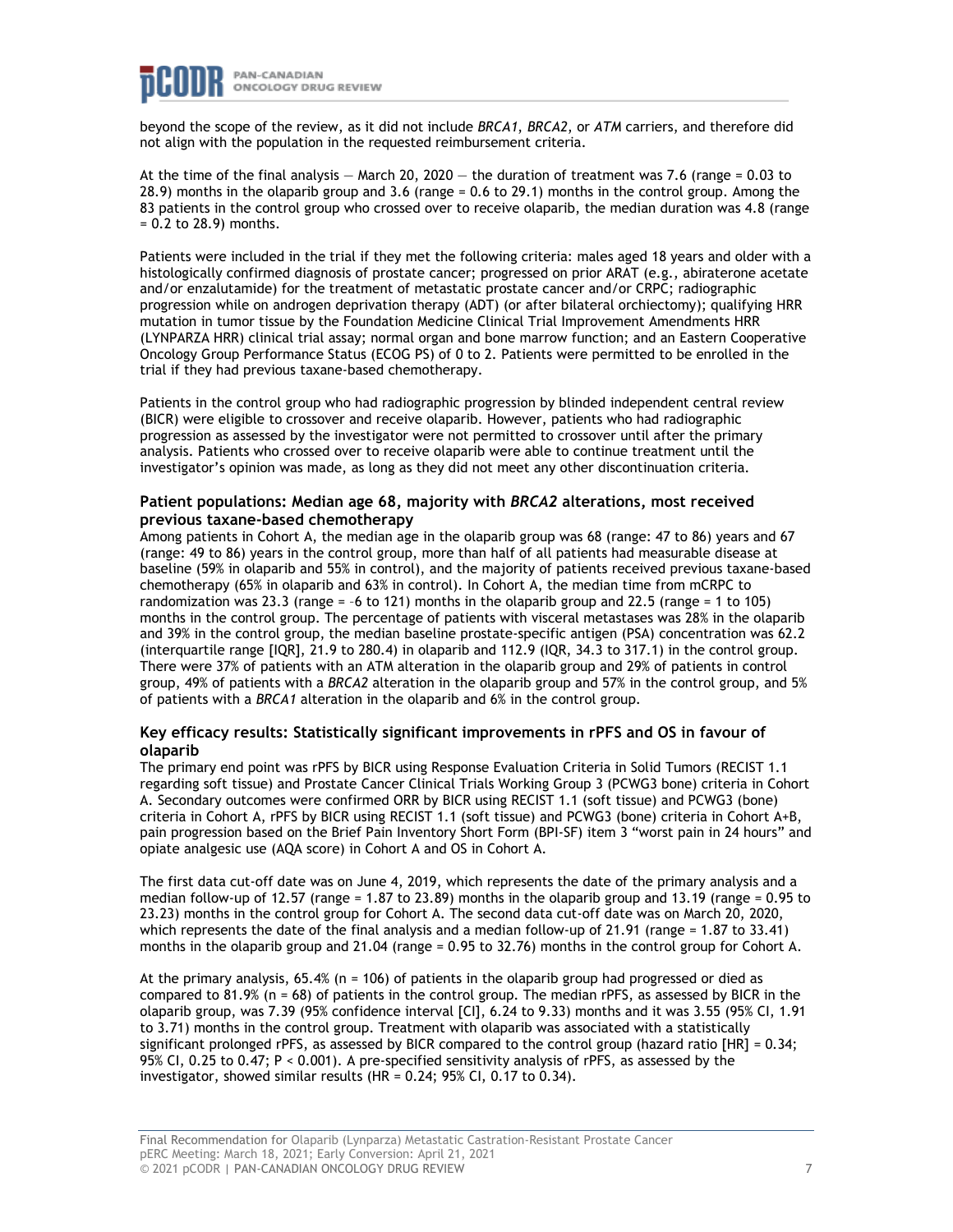

The effect of olaparib on rPFS, as assessed by BIRC was compared to the control group and stratified by genotype carrier status in Cohorts A + B. For *BRCA1* and/or *BRCA2* carriers, olaparib was associated with a longer rPFS, as assessed by BICR and as compared to the control group (HR = 0.22; 95% CI, 0.15 to 0.32), while there was no treatment difference on rPFS, as assessed by BICR, for ATM carriers. However, these results should be interpreted with caution because they are considered exploratory and not adjusted for multiplicity.

Thirty-three percent of patients in the olaparib group had confirmed ORR as compared to 2% in the control group. A statistically significant difference in ORR was demonstrated with an odds ratio of 20.86 (95% CI, 4.18 to 379.18; P < 0.001).

Treatment with olaparib was associated with a statistically significant prolonged time-to-pain progression as compared to the control group (HR =  $0.44$ ; 95% CI, 0.22 to 0.91; P =  $0.02$ ).

The interim analysis for OS occurred at the primary analysis (June 4, 2019) and 33.3% of patients (n = 54) had died in the olaparib group as compared to 47.0% (n = 39) in the control group. At that time, 51 of 83 (61%) patients in Cohort A and 24 of 48 (50%) patients in Cohort B switched over to receive olaparib. The median OS was 18.5 (95% CI, 17.22 to not reached) months in the olaparib group and 15.11 (95% CI, 11.33 to 19.09) months in the control group. Treatment with olaparib was associated with prolonged survival time as compared to the control group (HR =  $0.62$ ;  $95\%$  CI,  $0.41$  to  $0.95$ ; P =  $0.02$ ). At the final analysis (March 20, 2020), 67% of patients in the control group of Cohort A had crossed over and received olaparib  $(n = 56)$ . In the olaparib group, 56.2% of patients  $(n = 91)$  had died as compared to 68.7%  $(n = 57)$  of patients in the control group. The median OS was 19.1 (95% CI, 17.4 to 23.4) months in the olaparib group and 14.7 (95% CI, 11.9 to 18.8) months in the control group. Treatment with olaparib was associated with a statistically significant prolonged survival time as compared to the control group (HR = 0.69; 95% CI, 0.50 to 0.97; P = 0.02). Results may be confounded because of patient crossover to olaparib in the control group. Pre-specified sensitivity analysis adjusting for patient crossover showed a similar treatment effect (HR = 0.42, 95% CI, 0.19 to 0.91).

#### **Patient-reported outcomes: Overall there appears to be no detriment to QoL from the treatment with olaparib compared with the investigators' choice of ARAT**

The Functional Assessment of Cancer Therapy–Prostate Cancer (FACT-P) and the EuroQol 5-Dimensions 5-Levels questionnaire (EQ-5D-5L) were used to assess health-related quality of life (HRQoL) in Cohort A. The questionnaires were administered at baseline, week 8, week 16, and week 24, and then were continued to be administered to all patients (who had not withdrawn consent) every 8 weeks until 24 weeks after progression. Patients who discontinued treatment prior to having radiographic progression as assessed by BICR or as assessed by the investigator (post primary analysis) were given the assessments for 24 weeks post progression. The HRQoL analyses were not included in the testing hierarchy and therefore no adjustments were made for type I error.

In Cohort A, the baseline patient adherence rates for the FACT-P were 68% for patients receiving olaparib and 70% for patients receiving control, whereas the overall adherence rate was 60% for those who received olaparib ( $n = 162$ ) and 53% for those who received control ( $n = 83$ ).

At baseline, the mean (standard deviation) FACT-P total scores were similar between the olaparib and the control group in Cohort A. Results suggested that olaparib showed less deterioration in health-related QoL functioning over time compared with the control group.

There was a clinically meaningful difference between the study groups in Cohort A for the adjusted mean change from baseline to week 32 in FACT-P total score, trial outcome index, and PCS. Results for FWB, PWB, and FAPSI-6 were not clinically meaningful. A higher proportion of patients in the olaparib group reported clinically meaningful improvements in HRQoL.

| The baseline patient adherence rates for the EQ-5D-5L were             | for patients receiving olaparib and |
|------------------------------------------------------------------------|-------------------------------------|
| for patients in the control group,                                     | for those who received olaparib     |
| for those in the control group (<br>, and $\blacksquare$<br>There were |                                     |
|                                                                        |                                     |
| The EO-5D-5L data                                                      |                                     |
|                                                                        |                                     |

Final Recommendation for Olaparib (Lynparza) Metastatic Castration-Resistant Prostate Cancer pERC Meeting: March 18, 2021; Early Conversion: April 21, 2021 © 2021 pCODR | PAN-CANADIAN ONCOLOGY DRUG REVIEW 8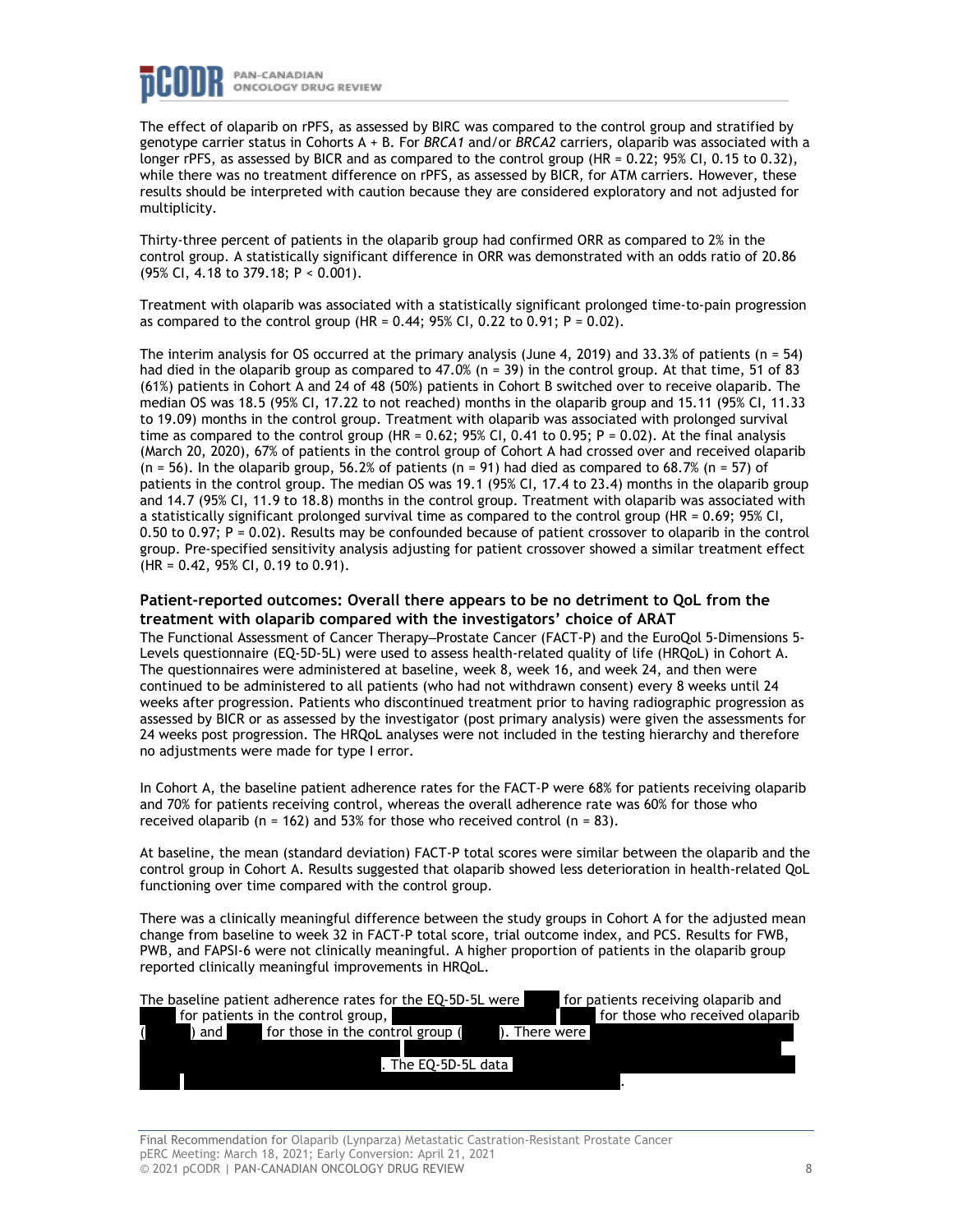

Due to the open-label design of the trial, the exploratory nature of the analyses, the relatively low compliance rates, and the gradually declining number of patients providing assessments over time, there was uncertainty in the results.

#### **Safety: Manageable Toxicities**

Most patients in the trial experienced at least 1 any-grade TEAE. In the final analysis, 96% and 88% of patients experienced an any-grade TEAE in the olaparib and control groups, respectively. The most frequently occurring TEAEs in both groups included: anemia (olaparib: 50%, control: 15%, crossover: 52%), nausea (olaparib: 43%, control: 21%, crossover: 29%), fatigue or asthenia (olaparib: 42%, control: 33%, crossover: 25%), and decreased appetite (olaparib: 31%, control: 18%, crossover: 18%). More patients in the olaparib group reported an AE of grade 3 or higher as compared to those in the control group (olaparib: 52%, control: 40%, crossover: 59%). Most of the grade 3 or higher AEs were attributable to anemia in both study groups: anemia (olaparib: 23%, control: 5%, crossover: 29%).

More patients in the olaparib group had an SAE as compared to the control group and crossover (37% versus 30% versus 33%). More patients in the olaparib group had serious anemia relative to the control group (9% versus 0%).

Twenty percent of patients in the olaparib group discontinued their assigned therapies due to an AE, as compared to 8% in the control group. More patients in the olaparib group than the control group had an AE leading to treatment interruption or a dose reduction (46% versus 19% and 23% versus 5%, respectively).

Overall, there were 19 AEs leading to death in the trial (olaparib =  $4\%$  [n = 10] versus control = 5% [n = 6] and crossover =  $4\%$  [n = 3]). Two deaths in the trial were considered to be related to the study drug: 1 death in the olaparib group from pneumonia and neutropenia and 1 death from pleural effusion in the control group.

#### **Limitations: No direct comparative data to taxane-based chemotherapy (docetaxel, cabazitaxel)**

The CADTH Methods Team summarized and critically appraised sponsor-provided ITCs comparing the efficacy of olaparib with docetaxel, cabazitaxel, radium-223, and an ARAT. The results suggested that, for PFS, olaparib was favoured in the comparison with docetaxel, cabazitaxel, and an ARAT. . The results for OS favoured

olaparib in the comparison with an ARAT, with .

The CADTH Methods Team concluded that, because of a high heterogeneity between the trials (lack of data to assess the effect of cabazitaxel, docetaxel, and radium-223 among *BRCA1*, *BRCA2*, and *ATM* carriers; differences in prior anti-cancer therapies; presence of visceral metastases; and the administration of prophylactic granulocyte colony-stimulating factor), the comparative effectiveness estimates from the ITCs are likely biased and the magnitude or direction of the bias cannot be established. Although the investigators conducted a matched adjusted indirect comparison (MAIC) to account for the heterogeneity, the impact of the heterogeneity was still unclear because the results of the MAIC may be biased due to the exclusion of many important effect modifiers.

#### **Need and burden of illness: Unmet need for targeted treatment for patients with mCRPC who harbour HRR mutations**

Prostate cancer is the most common cancer diagnosed in Canadian men (excluding non-melanoma skin cancers). The number of new prostate cancer cases in 2020 has been estimated at approximately 23,300, with 4,200 expected deaths. One in 4 patients with prostate cancer will die of the disease. The 5-year survival rate of mCRPC is approximately 30%. Both germline and somatic alterations in DNA repair genes occur in 20% to 30% of patients with mCRPC. Metastatic castration-resistant prostate cancer mutations in the *BRCA* (*BRCA1* and/or *BRCA2*) gene are the most common HRR gene mutations (*BRCA2* is more prevalent than *BRCA1*), with ATM being the second most frequently mutated HRR gene. It has been suggested that patients with mCRPC and an HRR gene mutation have a poorer prognosis compared with unselected mCRPC patients. There are currently no standard funded biomarker-directed regimens specific for patients with mCRPC who harbour HRR gene mutations. Available treatment options in Canada for patients with mCRPC who have progressed following prior treatment with an ARAT (i.e., enzalutamide or abiraterone) include taxane-based chemotherapy (docetaxel, cabazitaxel [approved only after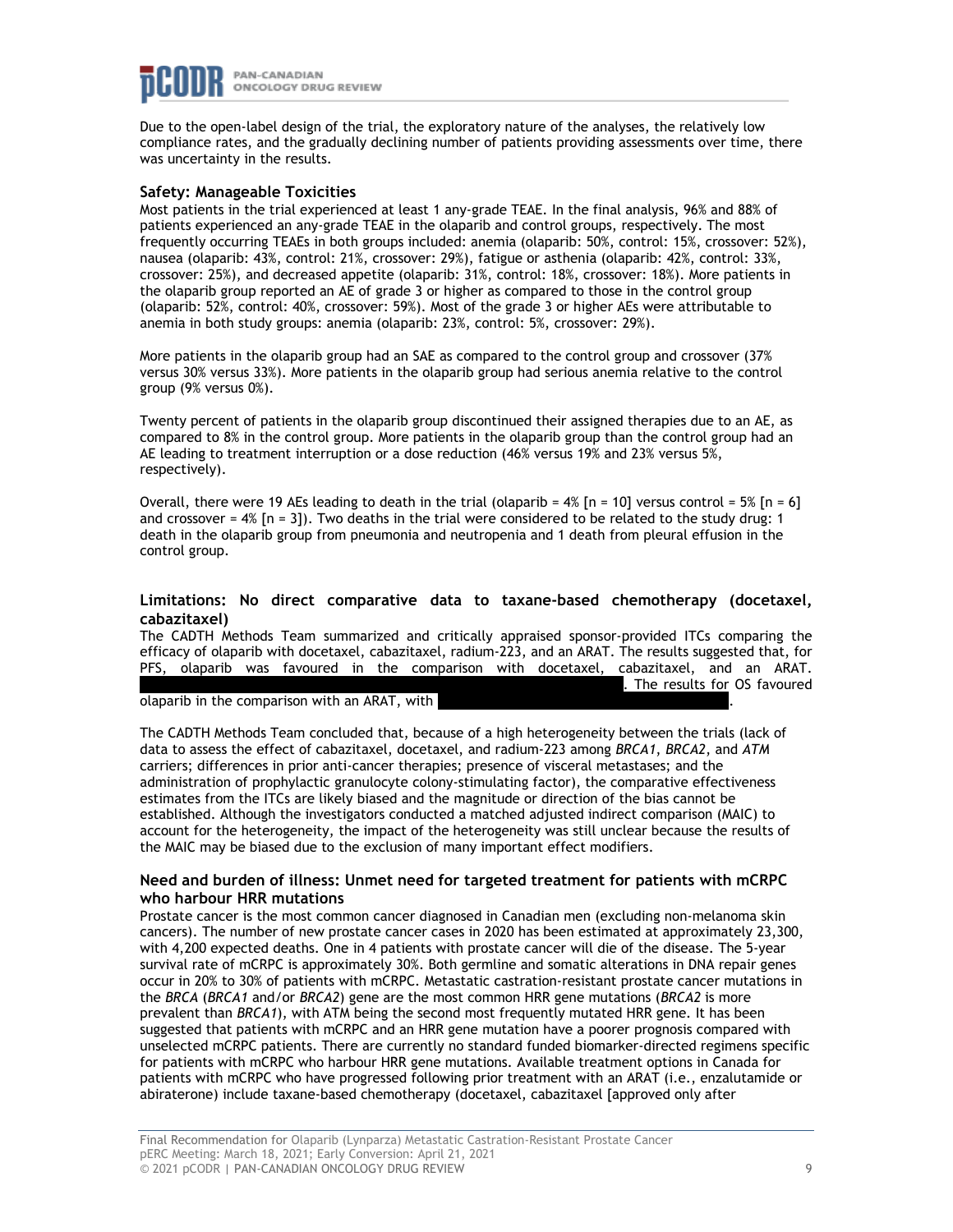

docetaxel]), radium-223 (for patients with bone predominant disease), and alternate ARAT (abiraterone or enzalutamide). The most commonly offered treatment is taxane-based chemotherapy; however, many patients are not eligible to receive taxane-based chemotherapy because of their older age and comorbidities. Sequencing of alternate ARATs is rarely done and funded only in a few provinces. There is an unmet need for effective new therapies with manageable toxicity profile for patients with mCRPC who harbour HRR mutations (*BRCA1*, *BRCA2*, and *ATM* mutations) and who may not be eligible for standard of care therapies.

**Registered clinician input: Olaparib fulfills unmet need, better tolerated than docetaxel** Clinician input was provided by 4 individual clinicians: 1 each from British Columbia, Alberta, Ontario and Nova Scotia. There are currently no standard, funded, biomarker-directed regimens specific for patients with mCRPC who harbour HRR gene mutations; therefore, according to clinician input, olaparib would be meeting a significant unmet need. Clinicians stated that they would prescribe this drug to patients with HRR gene-mutated mCRPC who have progressed after an ARAT and either before or after taxane-based chemotherapy, depending on a patient's fitness and preferences. These patients do not have alternative effective therapies and this drug is significantly different from other available therapies. Additionally, there are no subpopulations who should be restricted from receiving this therapy if eligible HRR mutations have been identified. It was stated that the drug under review is comparable in efficacy to taxane-based chemotherapy (though limited by cross-trial comparisons of very different patient populations) but demonstrates a significantly improved tolerability. The advantage of olaparib is that it would be more tolerable in patients who are not eligible for taxane-based or platinum-based chemotherapy. Clinicians indicated that the drug under review would not replace an available treatment but would be preferred to other therapies for patients with HRR gene mutations after an ARAT because of the ease of administration, tolerability, and efficacy. HRR alteration testing should be implemented, as patients would need access to testing in order to be eligible for the treatment under review.

## PATIENT-BASED VALUES

**Values of patients with prostate cancer: Maintaining QoL, delay in the onset of symptoms, reduction in side effects, increase in ease of use due to oral administration.** One patient group, CCSN, provided input on olaparib for mCRPC. The most common symptoms of prostate cancer reported by patients were fatigue and general loss of physical condition, difficulty in getting an erection, and problems with urination. Issues with a loss of bladder and bowel control, living with uncertainty, and mental health issues such as anxiety, panic attacks, and depression were also highlighted. The majority of patient respondents indicated that the most important symptoms to manage were fatigue and general loss of physical condition; others highlighted that urination problems were essential to manage.

The majority of respondents indicated that their needs are being met by their current treatments and that they have not had issues accessing their current therapy. However, it was noted that since many advanced cancer cases become castration-resistant, there is a need for more therapies. The most commonly reported expectation for a new drug was being able to maintain QoL. Respondents also indicated that they valued a delay in the onset of symptoms, a reduction in the side effects they experience from their current medications or treatment, and an increased ease of use due to oral administration. Most patients valued a new drug with no or fewer side effects than with current treatment.

**Patient values on treatment: None of the patient respondents had experience with olaparib** None of the participants in the survey had experience with the drug under review.

# ECONOMIC EVALUATION

Olaparib is available as a 100 mg or 150 mg tablet. The recommended total daily dose of olaparib is 600 mg, taken as two 150 mg tablets twice daily, with a 100 mg tablet available for dose reduction. It is recommended that olaparib treatment be continued until progression of the underlying disease or unacceptable toxicity. At a submitted price of \$65.89 per 150 mg tablet, the total drug acquisition cost of olaparib per patient, per 28 days was \$7,380, and \$96,269 annually.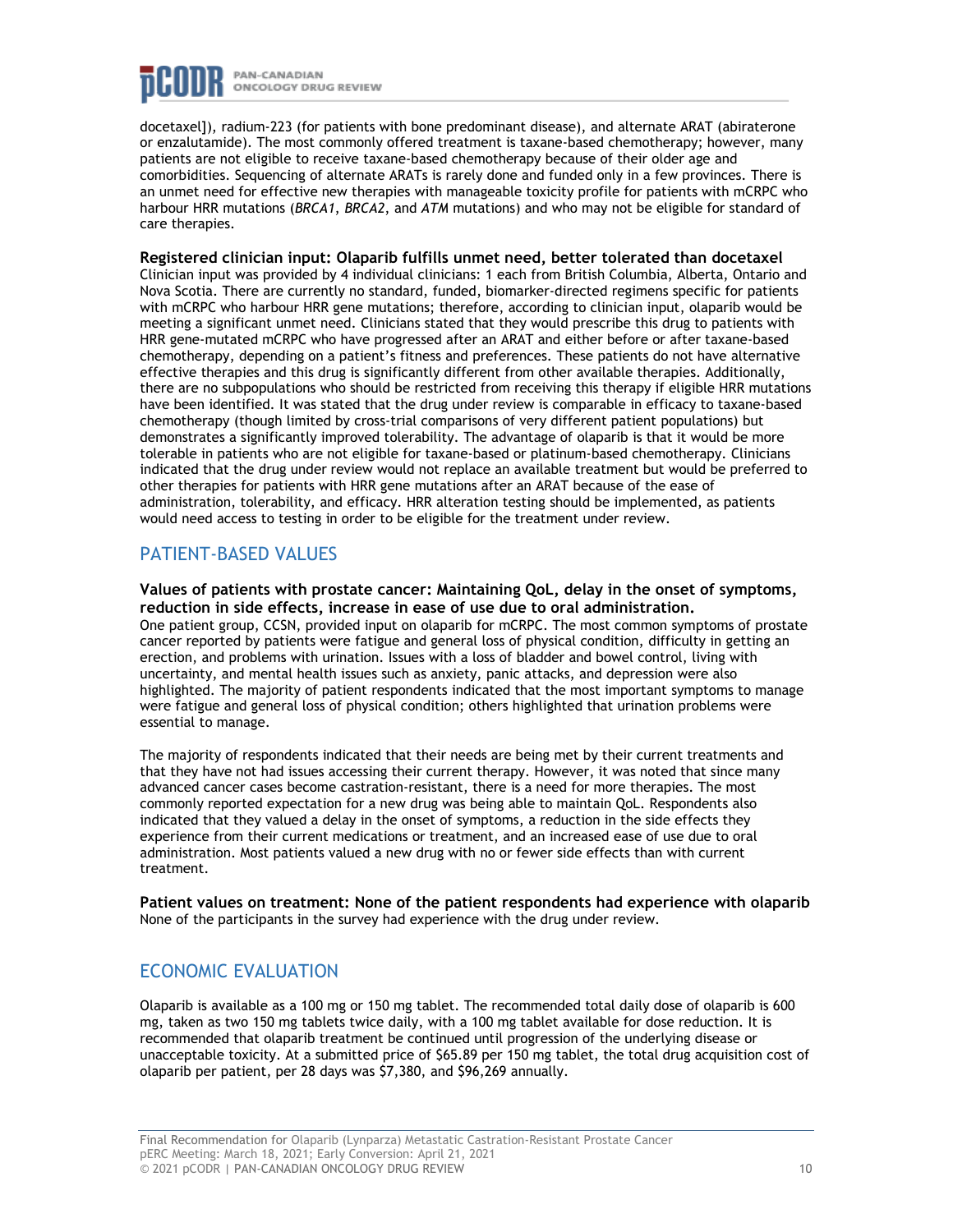

The sponsor submitted a cost-utility analysis based on a partition-survival model that compared olaparib to investigators' choice of an ARAT (abiraterone acetate, or enzalutamide), cabazitaxel, or docetaxel, for adult patients with mCRPC and deleterious germline and/or somatic mutations in HRR. The model consisted of 3 primary health states (progression-free survival [PFS], progressed disease, and death). Progression was defined according to objective rPFS criteria. Costs and clinical outcomes (i.e., QALYs and life-years [LYs]) were modelled over a 10-year time horizon from the perspective of the public health care payer. Clinical efficacy was based on OS and rPFS curves from the PROfound trial for olaparib and investigators' choice of an ARAT, which were extrapolated using parametric survival analysis to determine the proportion of patients in each health state over the model time horizon. Hazard ratios for cabazitaxel were obtained from a sponsor-submitted indirect treatment comparison and applied to the investigators' choice of an ARAT rPFS and OS curves. The comparative efficacy of docetaxel was assumed to be equal to cabazitaxel. Health state utility values applied in the economic model were calculated from a regression model based on the PROfound trial population.

CADTH identified the following key limitations with the sponsor's pharmacoeconomic analysis:

- The OS for investigators' choice of an ARAT is uncertain because of methods used to account for treatment switching that occurred in the PROfound trial. Specifically, the assumption that switchers would achieve the full treatment effect as those who were initially assigned to olaparib may not be clinically appropriate. Due to the lack of clinical data available to inform the OS of non-switchers, the true OS benefit for patients receiving only investigators' choice of an ARAT remains unknown.
- The CADTH clinical review concluded that the comparative efficacy estimates of olaparib versus cabazitaxel and docetaxel are highly uncertain due to clinical heterogeneity between the trials (e.g., HRR genotype status, proportion of patients with visceral metastases, etc.) and the exclusion of effect modifiers.
- There was uncertainty regarding the long-term parametric extrapolations of OS and rPFS beyond the observed trial period for olaparib and investigators' choice of an ARAT. The sponsor's chosen extrapolated curves do not align with clinical expectations of the anticipated treatment effects of olaparib beyond the trial period. The extrapolation of OS beyond the trial period following radiographic progression was highly uncertain.
- There was uncertainty with the utility values used in the model. Health state utilities were adjusted to incorporate additional time-to-death disutilities in the final year prior to death, which may have double-counted the disutility associated with post-progression survival.
- Total drug acquisition costs of olaparib and investigators' choice of an ARAT were likely underestimated because of the sponsor's use of rPFS data to model treatment discontinuation.
- The cost of docetaxel was overestimated since there is a generic formulation available

Given issues with the sponsor's probabilistic sampling, CADTH undertook deterministic reanalyses of the economic model to address several limitations, including a more clinically plausible extrapolation for OS, rPFS, and time to treatment discontinuation (TTD); and the use of trial-based utility estimates according to progression only.

Based on CADTH reanalyses, the incremental cost-effectiveness ratio (ICER) for olaparib versus docetaxel was \$459,527 per QALY gained; a 71% price reduction for olaparib is required to achieve an ICER of less than \$50,000 per QALY. The CADTH base case is reliant on estimates from the sponsor's indirect treatment comparison regarding the comparative efficacy versus docetaxel and cabazitaxel. As noted by CADTH clinical experts, there is no robust evidence to ascertain which of the agents (i.e., olaparib, docetaxel, cabazitaxel, or radium-223) has superior efficacy. Given the high degree of clinical uncertainty, to ensure cost effectiveness at any willingness-to-pay threshold, a further price reduction may be required so that olaparib costs no more than the lowest cost comparator.

### ADOPTION FEASIBILITY

#### **Considerations for implementation and budget impact**

CADTH revised the market shares for olaparib and comparator treatments and reduced the cost of docetaxel as part of the base case, which resulted in an estimated budget increase of \$29,030,654 over 3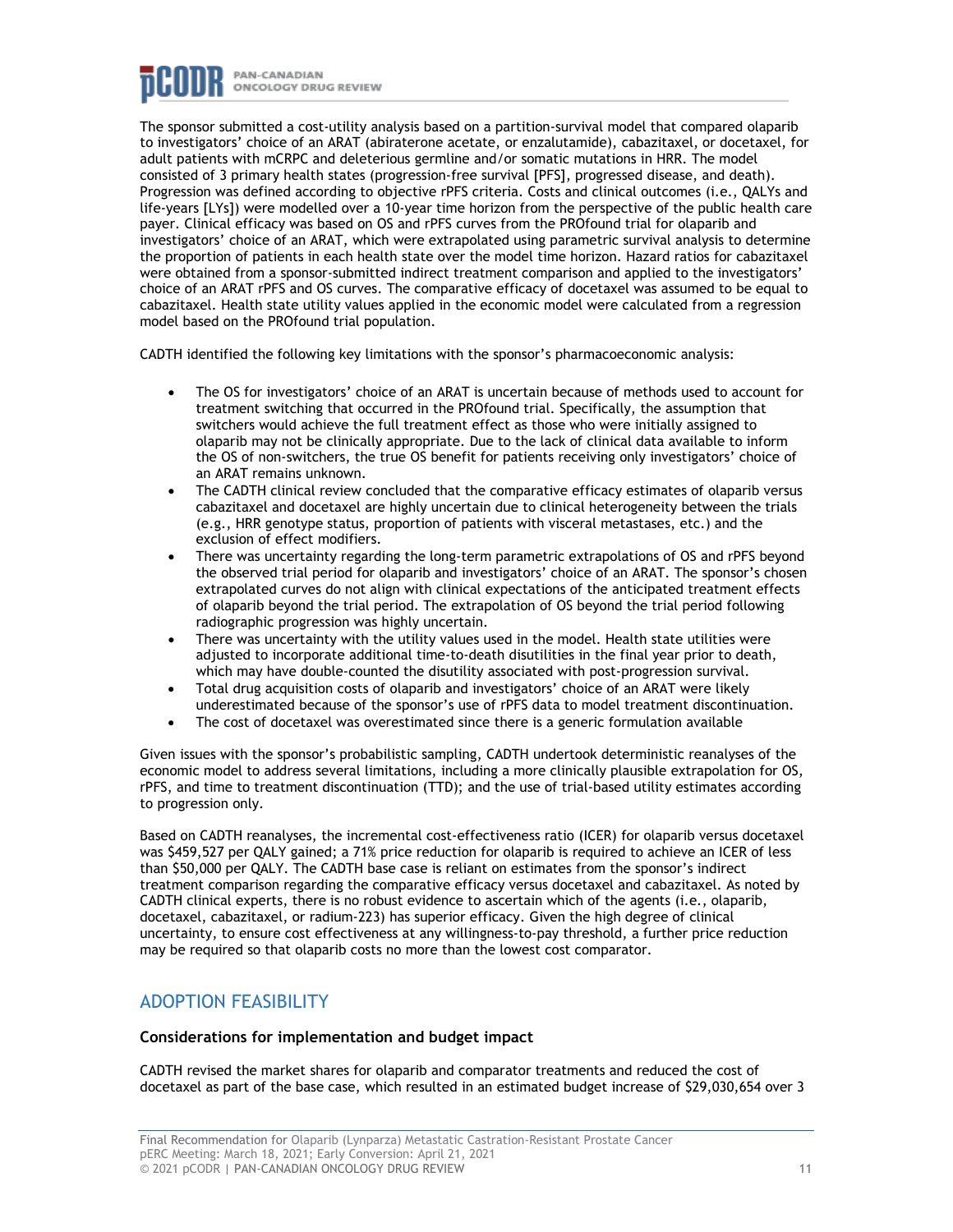

years. Uncertainty remains with the potential market uptake of olaparib in light of the uncertainty around HRR testing availability and detection rates in mCRPC.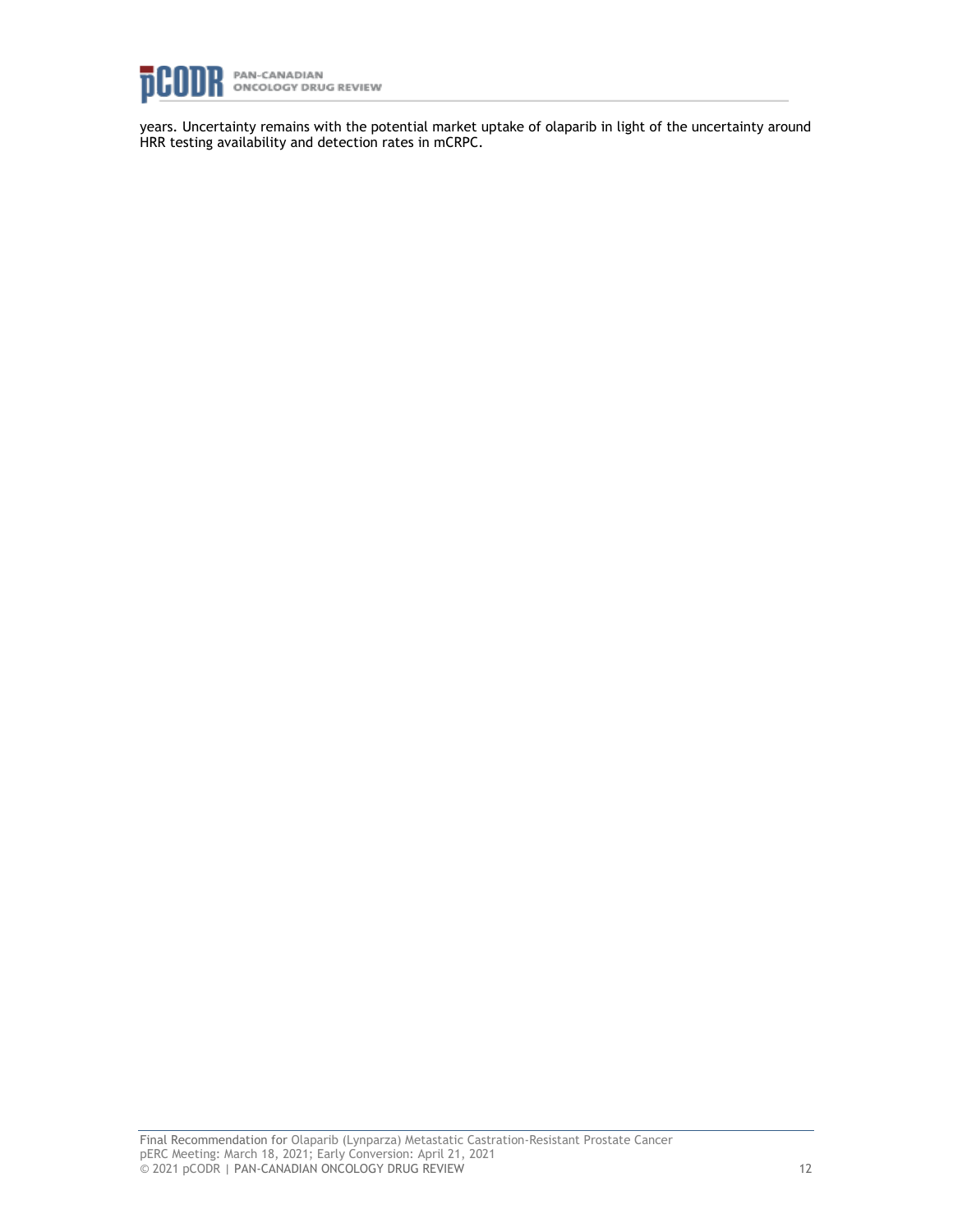# **ABOUT THIS RECOMMENDATION**

#### **The pCODR Expert Review Committee**

Recommendations are made by the CADTH pan-Canadian Oncology Drug Review (pCODR) Expert Review Committee (pERC) following the pERC *Deliberative Framework*. pERC members and their roles are as follows:

Dr. Maureen Trudeau, Oncologist (Chair) Dr. Catherine Moltzan, Oncologist (Vice-Chair) Daryl Bell, Patient Member Dr. Jennifer Bell, Bioethicist Dr. Kelvin Chan, Oncologist Dr. Michael Crump, Oncologist Dr. Winson Cheung, Oncologist Dr. Avram Denburg, Pediatric Oncologist

Dr. Leela John, Pharmacist Dr. Anil Abraham Joy, Oncologist Dr. Christine Kennedy, Family Physician Dr. Christian Kollmannsberger, Oncologist Dr. Christopher Longo, Health Economist Cameron Lane, Patient Member Valerie McDonald, Patient Member Dr. Marianne Taylor, Oncologist Dr. W. Dominika Wranik, Health Economist

All members participated in deliberations and voting on the Initial Recommendation, except:

• Dr. Maureen Trudeau, who did not vote due to her role as Committee Chair.

Because the pERC Initial Recommendation met the criteria for early conversion to a pERC Final Recommendation, reconsideration by pERC was not required and deliberations and voting on the pERC Final Recommendation did not occur.

#### **Avoidance of conflicts of interest**

All members of the pERC must comply with the *pCODR Conflict of Interest Guidelines*; individual conflict of interest statements for each member are posted on the CADTH website and pERC members have an obligation to disclose conflicts on an ongoing basis. For the review of olaparib for mCRPC, through their declarations, no members had a real, potential, or perceived conflict and based on the application of the *pCODR Conflict of Interest Guidelines*, none of the members were excluded from voting.

#### **Information sources used**

pERC is provided with a *pCODR Clinical Guidance Report* and a *pCODR Economic Guidance Report*, which include a summary of patient advocacy group and Provincial Advisory Group input, as well as original patient advocacy group input submissions, to inform its deliberations. pCODR Guidance Reports are developed following the pCODR review process and are posted on the CADTH website. Please refer to the pCODR Guidance Reports for more detail on their content.

#### **Consulting publicly disclosed information**

pCODR considers it essential that pERC recommendations be based on information that may be publicly disclosed. All information provided to the pCODR Expert Review Committee for its deliberations was handled in accordance with the *pCODR Disclosure of Information Guidelines*.

#### **Use of this Recommendation**

This Recommendation from pERC is not intended as a substitute for professional advice, but rather to help Canadian health systems leaders and policy-makers make well-informed decisions and improve the quality of health care services. While patients and others may use this Recommendation, it is for informational and educational purposes only, and should not be used as a substitute for the application of clinical judgment respecting the care of a particular patient, for professional judgment in any decisionmaking process, or for professional medical advice.

#### **Disclaimer**

The information in this document is intended to help Canadian health care decision-makers, health care professionals, health systems leaders, and policy-makers make well-informed decisions and thereby improve the quality of health care services. While patients and others may access this document, the document is made available for informational purposes only and no representations or warranties are made with respect to its fitness for any particular purpose. The information in this document should not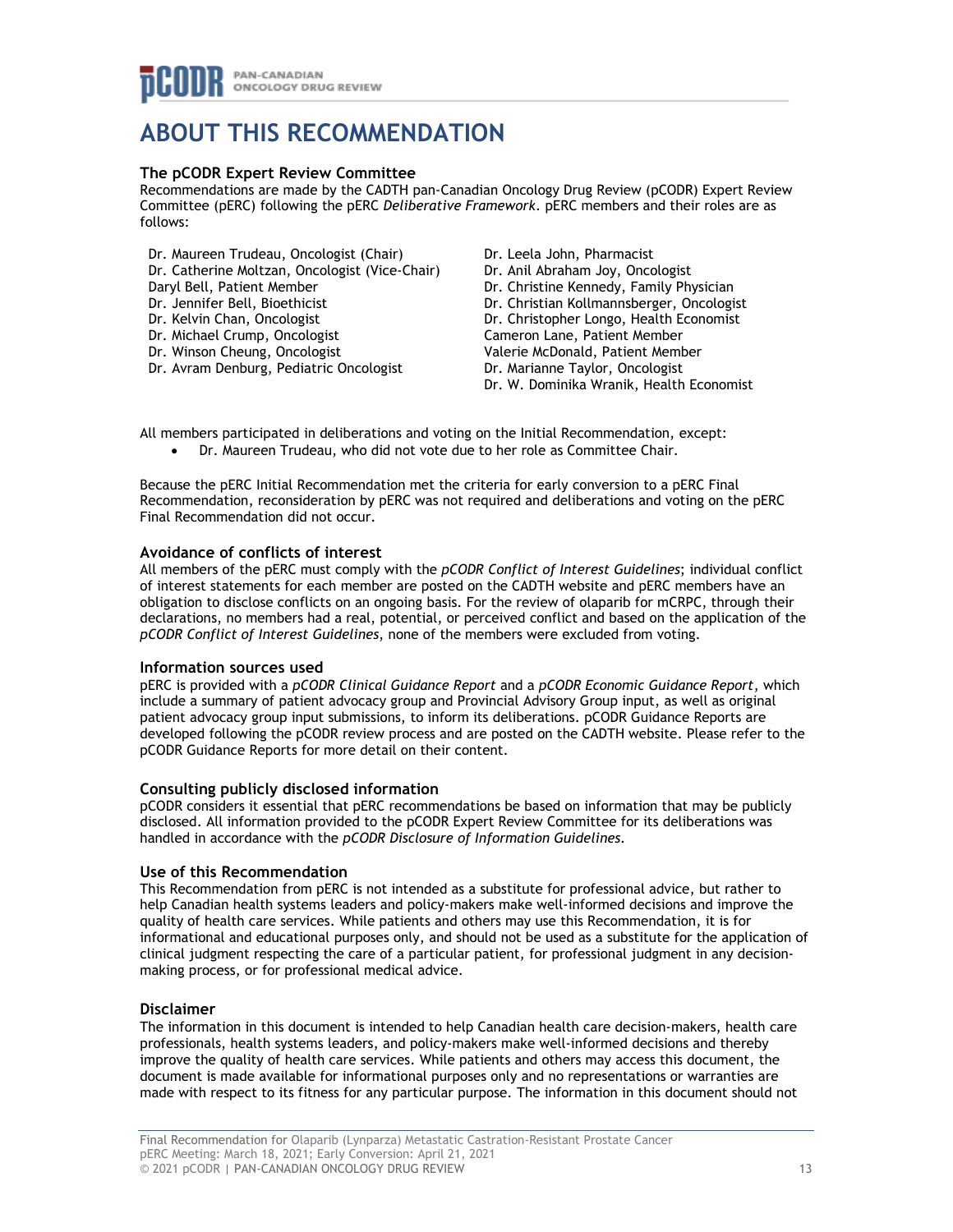

be used as a substitute for professional medical advice or as a substitute for the application of clinical judgment in respect of the care of a particular patient or other professional judgment in any decisionmaking process. The Canadian Agency for Drugs and Technologies in Health (CADTH) does not endorse any information, drugs, therapies, treatments, products, processes, or services.

While care has been taken to ensure that the information prepared by CADTH in this document is accurate, complete, and up-to-date as at the applicable date the material was first published by CADTH, CADTH does not make any guarantees to that effect. CADTH does not guarantee and is not responsible for the quality, currency, propriety, accuracy, or reasonableness of any statements, information, or conclusions contained in any third-party materials used in preparing this document. The views and opinions of third parties published in this document do not necessarily state or reflect those of CADTH.

CADTH is not responsible for any errors, omissions, injury, loss, or damage arising from or relating to the use (or misuse) of any information, statements, or conclusions contained in or implied by the contents of this document or any of the source materials.

This document may contain links to third-party websites. CADTH does not have control over the content of such sites. Use of third-party sites is governed by the third-party website owners' own terms and conditions set out for such sites. CADTH does not make any guarantee with respect to any information contained on such third-party sites and CADTH is not responsible for any injury, loss, or damage suffered as a result of using such third-party sites. CADTH has no responsibility for the collection, use, and disclosure of personal information by third-party sites.

Subject to the aforementioned limitations, the views expressed herein are those of CADTH and do not necessarily represent the views of Canada's federal, provincial, or territorial governments or any third party supplier of information.

This document is prepared and intended for use in the context of the Canadian health care system. The use of this document outside of Canada is done so at the user's own risk.

This disclaimer and any questions or matters of any nature arising from or relating to the content or use (or misuse) of this document will be governed by and interpreted in accordance with the laws of the Province of Ontario and the laws of Canada applicable therein, and all proceedings shall be subject to the exclusive jurisdiction of the courts of the Province of Ontario, Canada.

The copyright and other intellectual property rights in this document are owned by CADTH and its licensors. These rights are protected by the Canadian Copyright Act and other national and international laws and agreements. Users are permitted to make copies of this document for non-commercial purposes only, provided it is not modified when reproduced and appropriate credit is given to CADTH and its licensors.

**Redactions:** Confidential information in this document has been redacted at the request of the sponsor in accordance with the *pCODR Disclosure of Information Guidelines.*

**About CADTH:** CADTH is an independent, not-for-profit organization responsible for providing Canada's health care decision-makers with objective evidence to help make informed decisions about the optimal use of drugs, medical devices, diagnostics, and procedures in our health care system.

**Funding:** CADTH receives funding from Canada's federal, provincial, and territorial governments, with the exception of Quebec.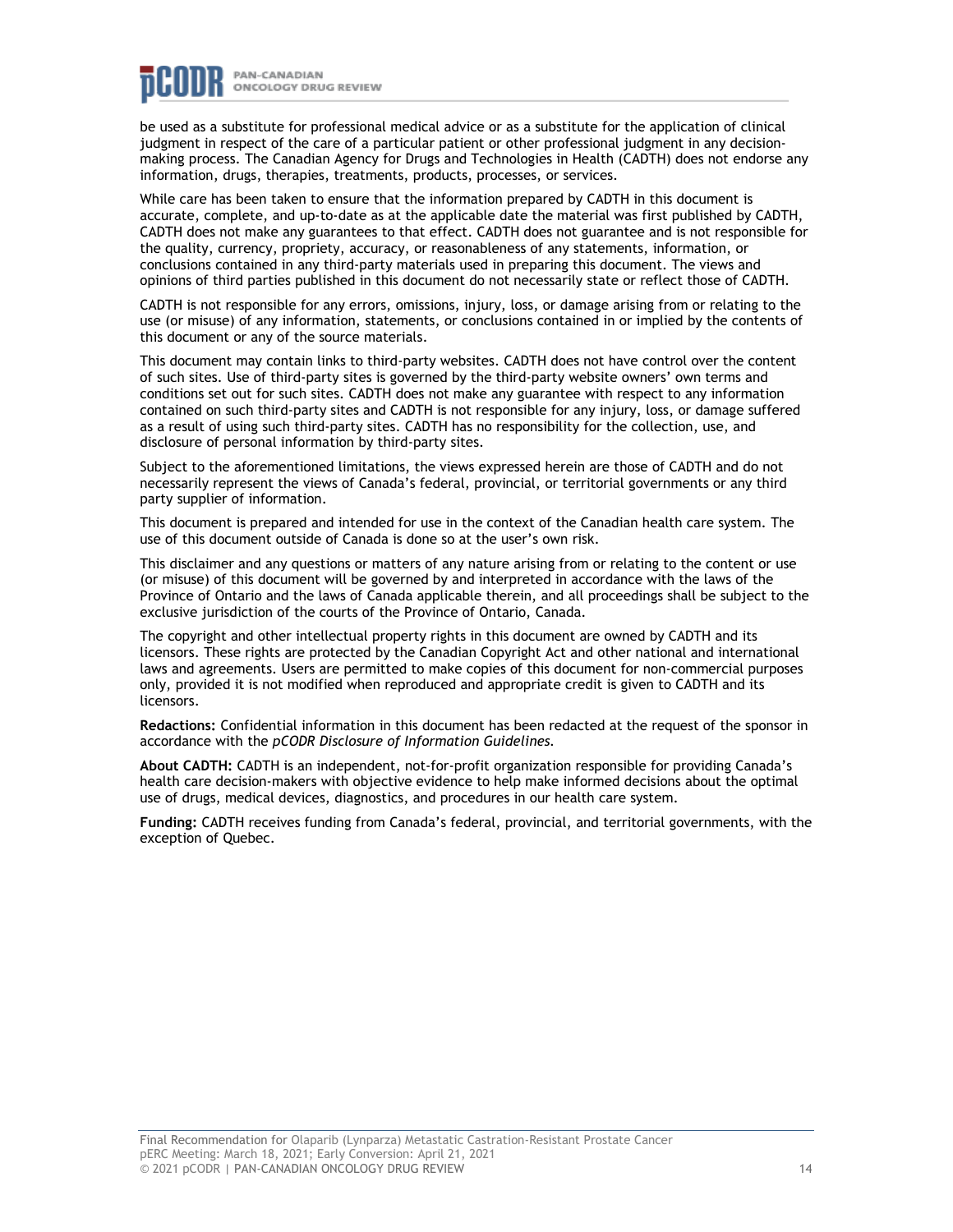### **APPENDIX 1: CADTH PAN-CANADIAN ONCOLOGY DRUG REVIEW EXPERT REVIEW COMMITTEE RESPONSES TO PROVINCIAL ADVISORY GROUP IMPLEMENTATION OLIESTIONS**

| <b>INTELMENTATION QUESTIONS</b><br><b>PAG Implementation Questions</b>                                                                                                                                                                                                  | pERC Recommendation                                                                                                                                                                                                                                                                                                                                                                                                                                                                                                                                                                                                        |
|-------------------------------------------------------------------------------------------------------------------------------------------------------------------------------------------------------------------------------------------------------------------------|----------------------------------------------------------------------------------------------------------------------------------------------------------------------------------------------------------------------------------------------------------------------------------------------------------------------------------------------------------------------------------------------------------------------------------------------------------------------------------------------------------------------------------------------------------------------------------------------------------------------------|
| Eligible patient population                                                                                                                                                                                                                                             |                                                                                                                                                                                                                                                                                                                                                                                                                                                                                                                                                                                                                            |
| PAG is seeking guidance on whether the<br>following patients would be eligible for<br>treatment with olaparib:                                                                                                                                                          |                                                                                                                                                                                                                                                                                                                                                                                                                                                                                                                                                                                                                            |
| • patients with ECOG PS > 2                                                                                                                                                                                                                                             | • The PROfound trial included patients with ECOG PS of 2 or less.<br>Most patients in the trial had ECOG PS of 0 or 1. The CGP noted<br>that approximately 15% of patients seen in clinical practice<br>have worse performance status than patients included in the<br>PROfound trial (ECOG > 2). pERC agreed with the CGP that it<br>would be reasonable to offer olaparib to patients with ECOG PS<br>of > 2, especially in patients whose poor ECOG PS may be<br>directly related to the underlying prostate cancer or tumour-<br>related symptoms.                                                                     |
| • patients who have had previous treatment<br>with DNA-damaging cytotoxic chemotherapy<br>(e.g., platinum or mitoxantrone)                                                                                                                                              | • The PROfound trial excluded patients with previous treatment<br>with DNA-damaging cytotoxic chemotherapy. In amendment 3<br>(June 4, 2018), it was clarified that patients could have<br>received prior treatment with DNA-damaging cytotoxic<br>chemotherapy for non-prostate cancer. pERC agreed with the<br>CGP that it would be reasonable to generalize the PROfound<br>trial results to patients who have had previous treatment with<br>DNA-damaging cytotoxic chemotherapy (e.g., platinum or<br>mitoxantrone) because olaparib has a completely different<br>mechanism of action and no overlapping toxicities. |
| • patients with brain metastases                                                                                                                                                                                                                                        | The PROfound trial excluded patients with known brain<br>metastases. The CGP noted that brain metastases are rare in<br>patients with mCRPC. pERC agreed with the CGP and<br>recommended discretion of the treating physician for use of<br>olaparib in patients with stable brain metastases.                                                                                                                                                                                                                                                                                                                             |
| • patients who were unable to tolerate either<br>enzalutamide or abiraterone                                                                                                                                                                                            | • pERC agreed with the CGP that there is currently no evidence<br>on switching patients who are intolerant to enzalutamide to<br>abiraterone or vice versa. However, pERC and the CGP agreed<br>that it would be reasonable to offer olaparib to patients who<br>are unable to tolerate an ARAT.                                                                                                                                                                                                                                                                                                                           |
| • patients who have not experienced an<br>ARAT.                                                                                                                                                                                                                         | . The PROfound trial included patients who must have<br>progressed on prior ARAT (i.e., enzalutamide and/or<br>abiraterone) for the treatment of metastatic prostate cancer<br>and/or CPRC. Only very few patients in the overall study<br>population received an ARAT before the development of<br>mCRPC. The CGP noted that patients who were ARAT-naive<br>were excluded from the PROfound study, pERC agreed with the<br>CGP that there is currently insufficient evidence to generalize<br>the results of the PROfound trial to these patients.                                                                       |
| If recommended for reimbursement, PAG<br>noted that patients currently treated with a<br>taxane-based regimen would need to be<br>addressed on a time-limited basis. Hence,<br>PAG is seeking advice on whether such<br>patients could be switched to olaparib if their | pERC agreed with the CGP that patients with mCRPC and BRCA1,<br>BRCA2, or ATM mutations, who have received prior ARAT<br>therapy, are currently receiving a taxane-based regimen, and<br>have not progressed would need to be addressed on a time-<br>limited basis.                                                                                                                                                                                                                                                                                                                                                       |

Final Recommendation for Olaparib (Lynparza) Metastatic Castration-Resistant Prostate Cancer pERC Meeting: March 18, 2021; Early Conversion: April 21, 2021 © 2021 pCODR | PAN-CANADIAN ONCOLOGY DRUG REVIEW 15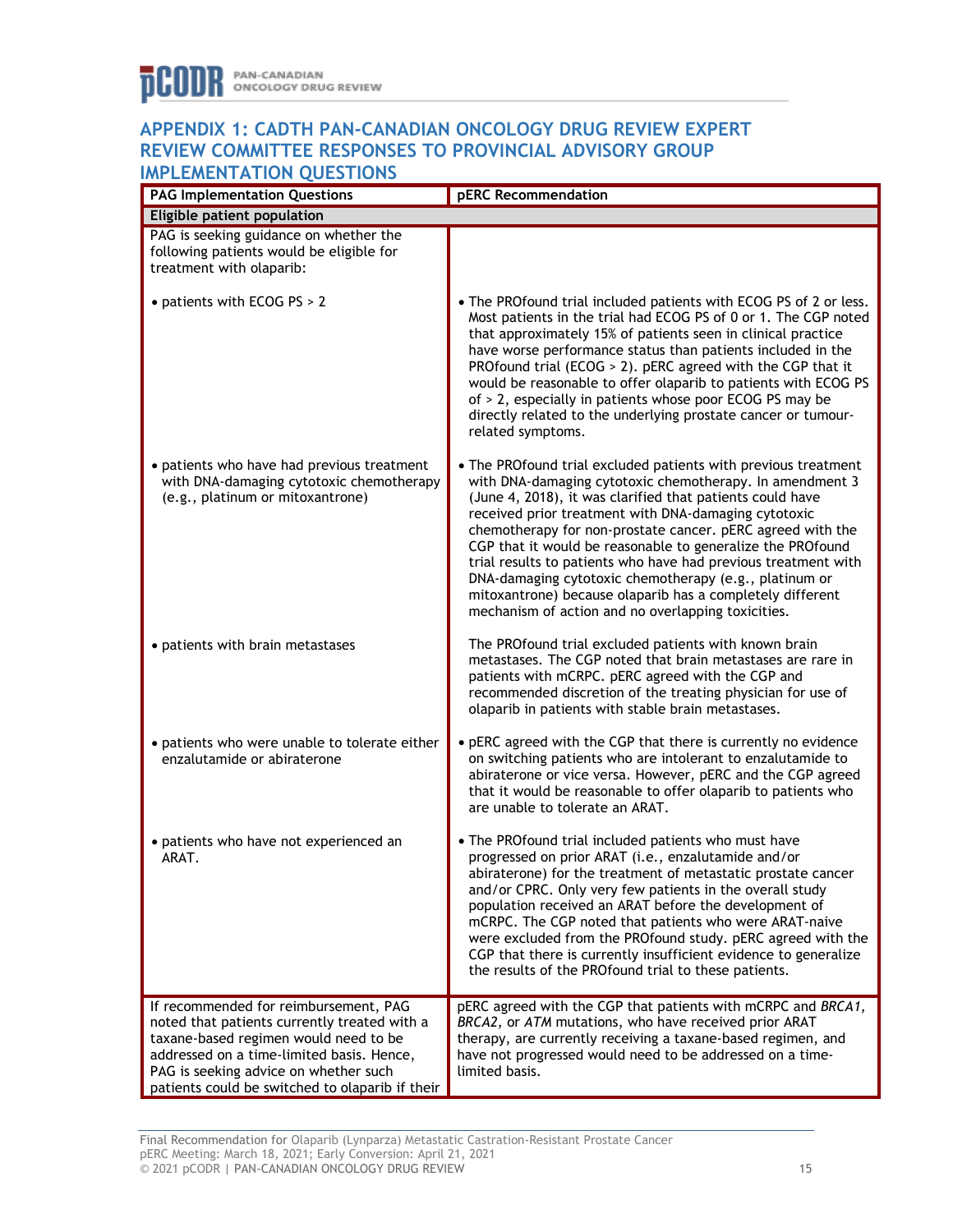| mutation tests results are found to be<br>positive.                                                                                                                                                                                                                                                                                                                                                                                                                                                                             |                                                                                                                                                                                                                                                                                                                                                                                                                                                                                                                                                                                                                                                                                                                                                                                                                                                                                                                                                                                                                                                                                                                                                                                                                                                                                                          |  |
|---------------------------------------------------------------------------------------------------------------------------------------------------------------------------------------------------------------------------------------------------------------------------------------------------------------------------------------------------------------------------------------------------------------------------------------------------------------------------------------------------------------------------------|----------------------------------------------------------------------------------------------------------------------------------------------------------------------------------------------------------------------------------------------------------------------------------------------------------------------------------------------------------------------------------------------------------------------------------------------------------------------------------------------------------------------------------------------------------------------------------------------------------------------------------------------------------------------------------------------------------------------------------------------------------------------------------------------------------------------------------------------------------------------------------------------------------------------------------------------------------------------------------------------------------------------------------------------------------------------------------------------------------------------------------------------------------------------------------------------------------------------------------------------------------------------------------------------------------|--|
| <b>Implementation factors</b>                                                                                                                                                                                                                                                                                                                                                                                                                                                                                                   |                                                                                                                                                                                                                                                                                                                                                                                                                                                                                                                                                                                                                                                                                                                                                                                                                                                                                                                                                                                                                                                                                                                                                                                                                                                                                                          |  |
| PAG noted that patients with specific                                                                                                                                                                                                                                                                                                                                                                                                                                                                                           | pERC noted that the CGP felt that the trial results can be                                                                                                                                                                                                                                                                                                                                                                                                                                                                                                                                                                                                                                                                                                                                                                                                                                                                                                                                                                                                                                                                                                                                                                                                                                               |  |
| alterations in any of the 15 HRR genes were<br>included in the trial and seeks confirmation<br>that the overall effect is generalizable to<br>every tested mutation.                                                                                                                                                                                                                                                                                                                                                            | generalized to patients in Cohort B with additional 12 gene<br>mutation (BARD1, BRIP1, CDK12, CHEK1, CHEK2, FANCL, PALB2,<br>PPP2R2A, RAD51B, RAD51C, RAD51D, and RAD54L), as these<br>patients were included in the PROfound trial and have aggressive<br>disease with very few therapeutic options. However, Cohort B is<br>beyond the Health Canada-approved indication and the<br>reimbursement request, which are limited to Cohort A (BRCA1,<br>BRCA2, and ATM); therefore, pERC was unable to recommend<br>olaparib for patients in Cohort B.                                                                                                                                                                                                                                                                                                                                                                                                                                                                                                                                                                                                                                                                                                                                                     |  |
| PAG noted that, in the trial, disease                                                                                                                                                                                                                                                                                                                                                                                                                                                                                           | Commonly, clinicians will seek confirmation of progression in all                                                                                                                                                                                                                                                                                                                                                                                                                                                                                                                                                                                                                                                                                                                                                                                                                                                                                                                                                                                                                                                                                                                                                                                                                                        |  |
| progression was evaluated according to<br>imaging-based findings. However, in actual<br>practice, clinicians often use a combination<br>of radiographic, biochemical, and clinical<br>factors, and usually determine progression<br>and discontinuation of therapy upon<br>worsening of 2 of these 3 criteria. Hence,<br>PAG seeks a clear definition of disease<br>progression (e.g., through a combination of<br>radiographic, biochemical, and clinical<br>results) and advice on criteria for treatment<br>discontinuation. | possible areas, i.e., PSA progression, clinical progression (i.e.,<br>well-being of patient), and radiographic progression. At least 2<br>out of these 3 criteria should be confirmed to discontinue<br>treatment. PSA and radiographic progression tend to align with<br>each other. However, if a patient has PSA progression alone (no<br>radiographic progression or development of symptoms<br>attributable to cancer progression), then a patient may continue<br>treatment. If radiographic progression occurs without PSA<br>progression or loss of clinical benefit, treatment may continue<br>beyond radiographic progression.<br>According to the PROfound trial protocol, the investigational<br>product could be discontinued based on objective radiographic<br>progression by BICR alone (criteria for bone progression required<br>a confirmation scan $\geq 6$ weeks later). pERC agreed with the CGP<br>that the trial parameters in the PROfound trial set for treatment<br>discontinuation are generalizable to the Canadian clinical<br>practice, as radiographic and PSA progression tend to align with<br>each other. pERC and the CGP agreed that the trial parameters,<br>as well as the Health Canada Product Monograph treatment<br>discontinuation criteria, are reasonable. |  |
| • PAG is seeking guidance on potentially<br>stopping olaparib to manage toxicity and<br>then restarting the therapy.                                                                                                                                                                                                                                                                                                                                                                                                            | pERC agreed with the CGP that the recommendations regarding<br>dose reduction, as set out in the Health Canada Product<br>Monograph, are reasonable.                                                                                                                                                                                                                                                                                                                                                                                                                                                                                                                                                                                                                                                                                                                                                                                                                                                                                                                                                                                                                                                                                                                                                     |  |
|                                                                                                                                                                                                                                                                                                                                                                                                                                                                                                                                 | "Treatment may be interrupted to manage adverse events and<br>dose reduction can be considered. The recommended reduced<br>total daily dose of LYNPARZA (olaparib tablets) is 500 mg. If a<br>further dose reduction is required, the recommended reduced<br>total daily dose of LYNPARZA (olaparib tablets) is 400 mg."<br>(Product Monograph LYNPARZA)                                                                                                                                                                                                                                                                                                                                                                                                                                                                                                                                                                                                                                                                                                                                                                                                                                                                                                                                                 |  |
|                                                                                                                                                                                                                                                                                                                                                                                                                                                                                                                                 | In the PROfound trial, treatment with olaparib could be<br>interrupted or dose-reduced due to any observed toxicities.<br>Repeated dose interruptions were allowed for a maximum of 4<br>weeks; the study investigators were to be informed if the<br>interruption lasted longer than this period. pERC and the CGP<br>felt that the parameters set out in the trial, which allowed a 4-<br>week dose interruption before restarting olaparib, seemed<br>reasonable.                                                                                                                                                                                                                                                                                                                                                                                                                                                                                                                                                                                                                                                                                                                                                                                                                                     |  |
| Sequencing and priority of treatment                                                                                                                                                                                                                                                                                                                                                                                                                                                                                            |                                                                                                                                                                                                                                                                                                                                                                                                                                                                                                                                                                                                                                                                                                                                                                                                                                                                                                                                                                                                                                                                                                                                                                                                                                                                                                          |  |
| Circumstances where olaparib would be<br>preferable to standard docetaxel<br>chemotherapy.                                                                                                                                                                                                                                                                                                                                                                                                                                      | pERC agreed with the CGP that olaparib would be preferable in<br>patients who harbour BRCA1, BRCA2, or ATM mutations following<br>progression on ARAT therapy. These tumours are biologically                                                                                                                                                                                                                                                                                                                                                                                                                                                                                                                                                                                                                                                                                                                                                                                                                                                                                                                                                                                                                                                                                                            |  |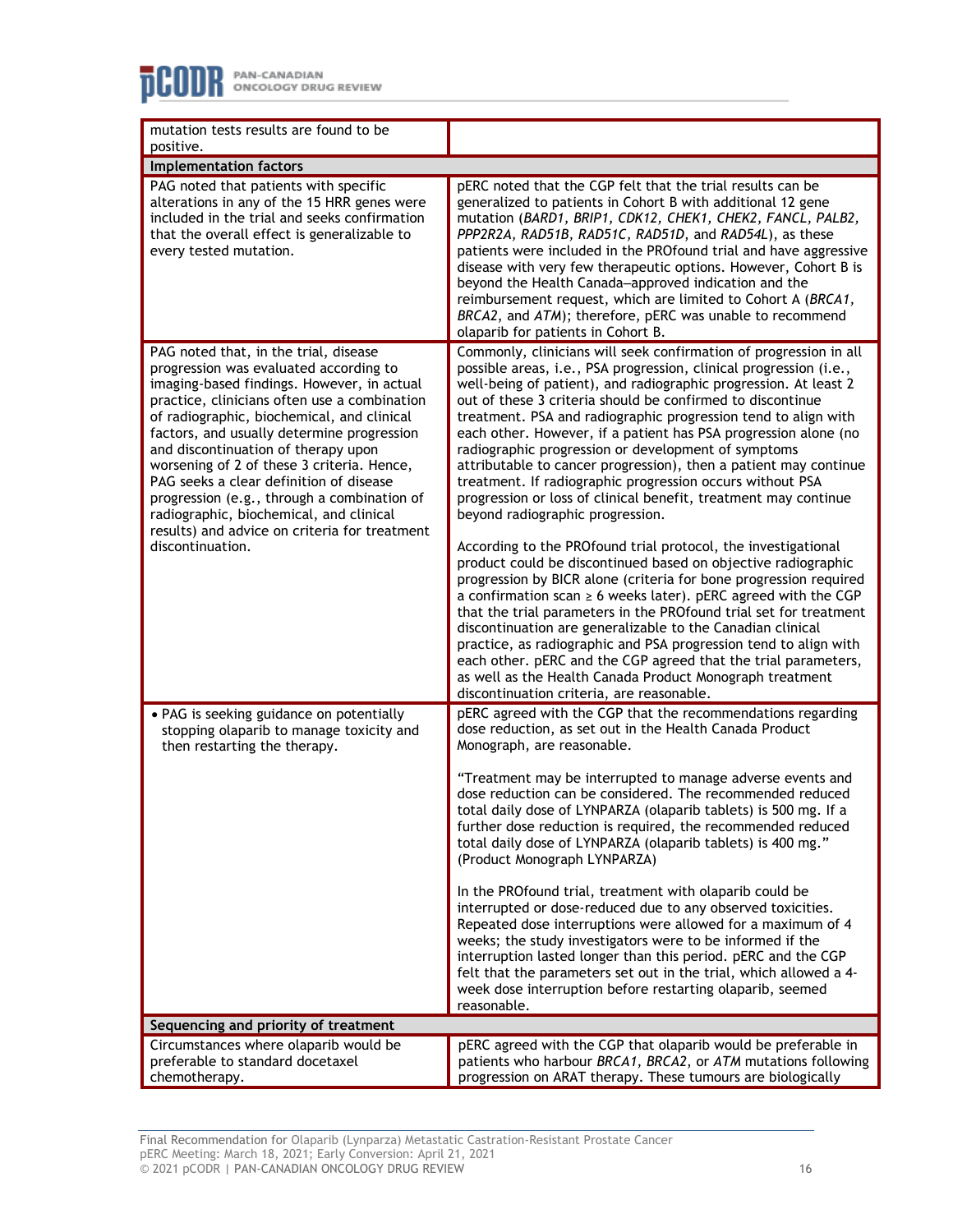

|                                                                                                                                                                             | more aggressive and it makes the most sense to use a more<br>targeted therapy as early as possible in the disease course. Many<br>patients are ineligible for docetaxel chemotherapy or refuse this<br>treatment based on side effects. Therefore, olaparib would be<br>an option for these patients. Additionally, the drug under review<br>is taken orally; therefore, it is easier for both patients and the<br>healthcare system to administer, especially during the COVID-19<br>pandemic.                                                                                                                                                                                                                                                                                                                                                                          |
|-----------------------------------------------------------------------------------------------------------------------------------------------------------------------------|--------------------------------------------------------------------------------------------------------------------------------------------------------------------------------------------------------------------------------------------------------------------------------------------------------------------------------------------------------------------------------------------------------------------------------------------------------------------------------------------------------------------------------------------------------------------------------------------------------------------------------------------------------------------------------------------------------------------------------------------------------------------------------------------------------------------------------------------------------------------------|
| Options after failure of olaparib including<br>potential ARAT re-treatment.                                                                                                 | pERC was unable to make an informed recommendation on the<br>optimal sequencing of available treatments following disease<br>progression on treatment with olaparib. pERC noted that it did<br>not review evidence to inform this clinical situation. However,<br>pERC recognized that provinces will need to address this issue<br>upon the implementation of reimbursement of olaparib and<br>noted that a national approach to developing clinical practice<br>guidelines addressing sequencing of treatments would be of<br>value.                                                                                                                                                                                                                                                                                                                                   |
| Sequences of drugs leading to olaparib<br>including reserving the latter for patients<br>who have progressed on all ARATs and<br>taxane-based options.                      | As previously mentioned, pERC and the CGP noted that olaparib<br>would be preferable in patients who harbour BRCA1, BRCA2, or<br>ATM mutations following progression on ARAT therapy. These<br>tumours are biologically more aggressive and it makes the most<br>sense to use a more targeted therapy as early as possible in the<br>disease course.                                                                                                                                                                                                                                                                                                                                                                                                                                                                                                                     |
|                                                                                                                                                                             | Olaparib should not be reserved for patients who have<br>progressed on all ARATs and taxane-based options. As many<br>studies have demonstrated, sequencing ARATs is not effective<br>and many patients are not eligible for taxane-based<br>chemotherapy. The option to use olaparib after an ARAT as per<br>the study inclusion criteria should be an option.                                                                                                                                                                                                                                                                                                                                                                                                                                                                                                          |
|                                                                                                                                                                             | There is insufficient evidence to determine whether olaparib<br>should preferentially be used in patients who have already<br>received docetaxel prior to progressing on an ARAT or not. The<br>exploratory subgroup analysis from the PROfound trial suggested<br>a benefit in patients irrespective of prior taxane-based<br>chemotherapy use. The use of taxane-based chemotherapy in<br>mCRPC greatly depends on patient preference, as many patients<br>are either unfit or unwilling to receive chemotherapy. pERC<br>agreed with the CGP that prior taxane-based chemotherapy use<br>should not be an exclusion for the reimbursement of olaparib.<br>pERC agreed with the CGP that, as olaparib is a genomically<br>driven treatment, the most important indication is in applicable<br>HRR mutations regardless of prior docetaxel use in the mCRPC<br>setting. |
| For patients who received docetaxel in the<br>metastatic castrate-sensitive space, is there<br>evidence and interest for using olaparib in<br>the castrate-resistant space? | pERC agreed with the CGP that the number of patients who<br>receive docetaxel in the mCSPC space has significantly declined<br>over the last several years. pERC and the CGP felt that it would<br>be reasonable to use olaparib in the mCRPC space for patients<br>who received docetaxel in the mCSPC space. Because olaparib is<br>a genomically driven treatment, pERC agreed with the CGP that<br>the most important indication is in applicable HRR mutations<br>regardless of prior docetaxel use in the mCSPC setting.                                                                                                                                                                                                                                                                                                                                           |
| Sequencing and priority of treatment                                                                                                                                        |                                                                                                                                                                                                                                                                                                                                                                                                                                                                                                                                                                                                                                                                                                                                                                                                                                                                          |
| PAG noted that the HRR assay used in the<br>trial was the LYNPARZA HRR assay and would<br>like to know if other assays or homegrown                                         | pERC noted that the BRCA and ATM mutation status should be<br>determined using a validated testing method.                                                                                                                                                                                                                                                                                                                                                                                                                                                                                                                                                                                                                                                                                                                                                               |